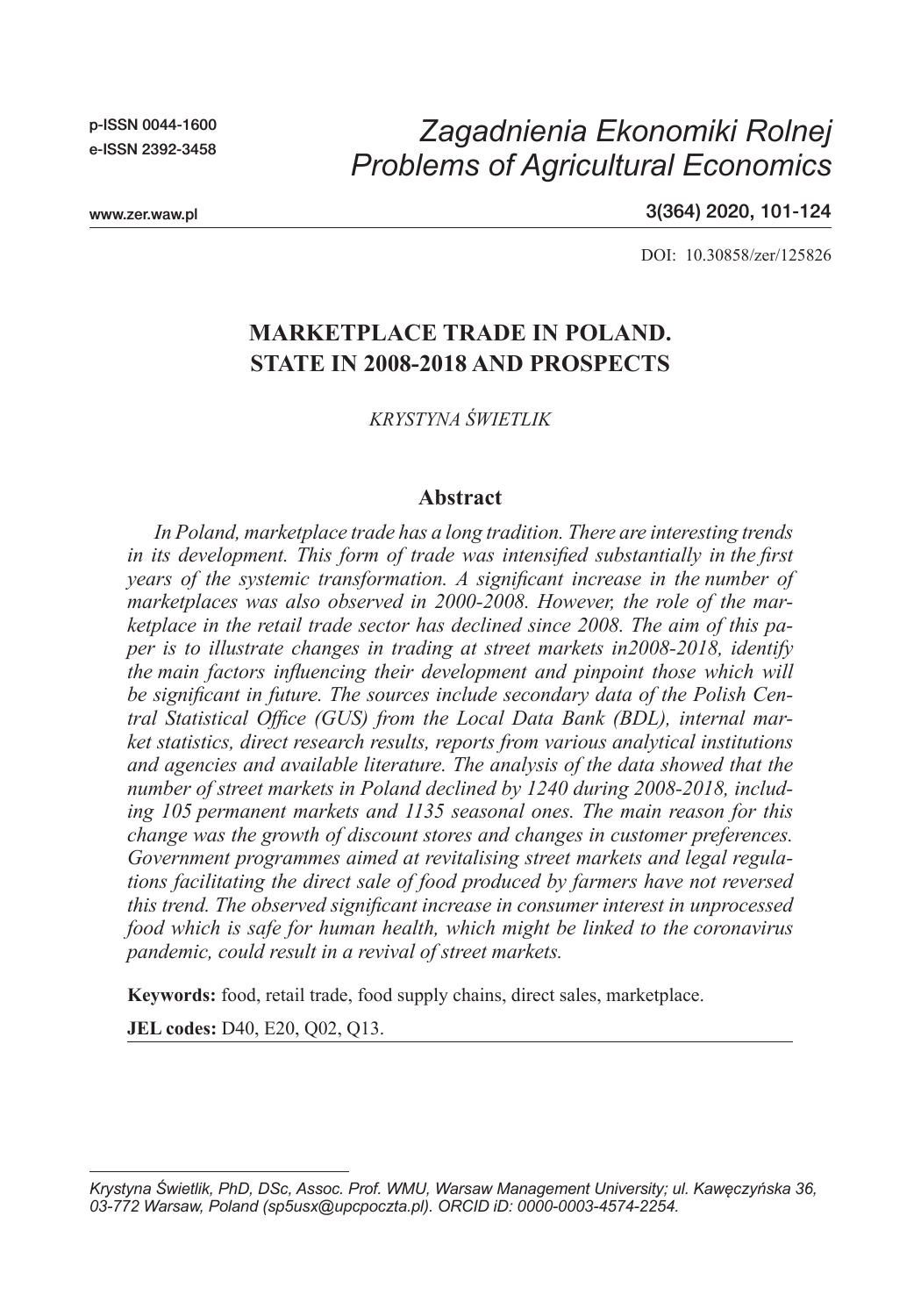### **Introduction**

From time immemorial, the life activity of humans has focused mainly on acquiring food. The civilisational development of humanity is closely linked to meeting a basic physiological need, i.e. the need to satisfy hunger and thirst (Szczepański, 1981; Wolański, 1987). Satisfying our food needs is a leading issue in all socioeconomic conditions. The modern system of food production and its subsequent management in time and space covers a set of complex organic, technical, technological and organisational elements and processes, which, when considered and applied comprehensively, form the so-called food economy (Woś, 1996). The horizontal and vertical links between the food economy and various sections of the national economy are the reason for which virtually the whole national economy is involved in all issues related to the nutrition of population.

Before food reaches the final consumer, it often has to undergo a long process "from farm to fork". The availability of food products at the right time, in a required quantity and of the right quality is ensured by supply chains. Their main links are: agricultural producers, processors, distributors, wholesalers, retailers and consumers, as well as producers of means of production and services supplying and serving the aforementioned links (Chechelski, 2009). Along with the socio-economic development, food chains are evolving and the hierarchy of importance of individual links is changing. In Poland, significant changes in the market structures took place during the period of systemic transformation (Kozera, 2007). The dominant position of agriculture in the centrally planned economy system was taken in the 90s by the agri-food industry, which at the beginning of the 21st century started losing its importance in favour of retail trade (Chechelski, 2015). In the past decade, retail trade became the most important link in the food chain in Poland (Momot, 2016).

As part of retail trade, marketplace trade is a traditional form of non-store retail sales and has a centuries-old tradition in our country. In the age of real socialism, it was a place of acquiring hard-to-reach goods, as well as one of few enclaves to create market substitutes. In the first years of systemic transformation, it strengthened its position. It resulted from the dynamic development of commercial activity, including, in particular, the emergence of new forms of small trade and revitalisation of previous forms, which was concentrated mainly in bazaars and market squares (Dąbrowski, 1996; Kropiwnicki, 2003). The intense transformations in market structures in supply chains taking place in Poland and related to globalisation, trade modernisation, increased concentration, networking and internationalisation of retail trade led to a decrease in the importance of traditional forms of trade (Karasiewicz and Trojanowski, 2016; Michalczyk, 2017; Plichta, 2005; Szymanowski, 2009).

It seemed that these changes would mean the inevitable twilight of marketplace trade. However, after a periodic decrease in 2004, the number of street markets started to grow and in 2008 it was 25% higher than in 2000 (Fig. 1). The subsequent years were not favourable for the development of street markets. As a consequence of the global financial and economic crisis, the economic slowdown gave rise to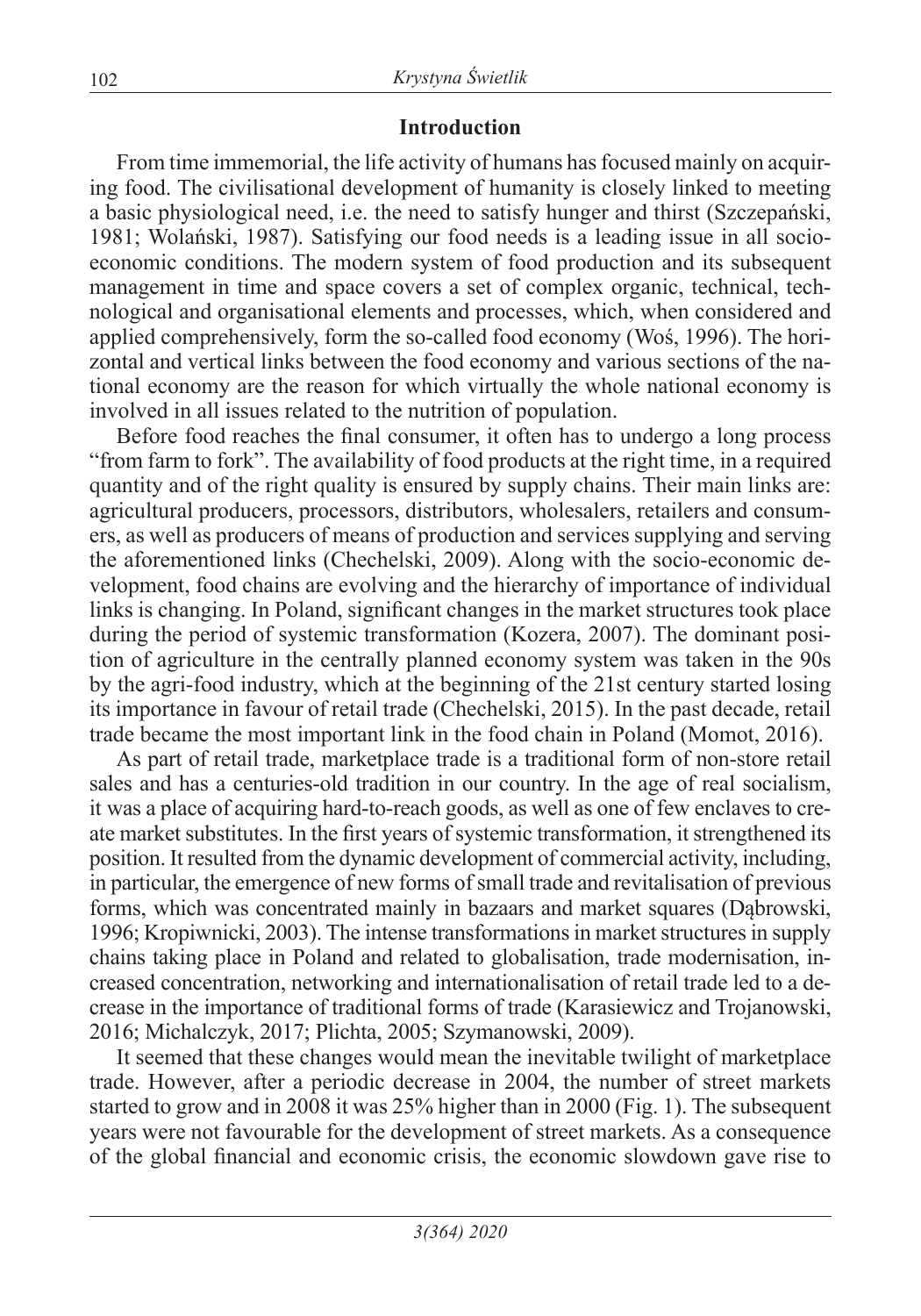a process of reducing the number and area of street markets, which became intensified in the years 2009-2013, mainly due to growing competition on the part of discount chains. The modernisation of existing street markets and an increase in the number of seasonal street markets inhibited this trend. Despite the expansion of modern forms of trade, street markets remain an important place for shopping for a large percentage of buyers. Their attractiveness increases along with the spread of the coronavirus and an increase in the consumer demand for safe and local food products purchased close to home. The increased interest in this form of trade is also visible among producers and processors of food searching for methods to improve the efficiency of operation and increase the competitiveness on the food market.

The objective of the article is to illustrate the changes in marketplace trade in Poland in the years 2008-2018, identify the major factors of its development and the factors that will be important in the future. The article attempted to describe the conditions of marketplace trade in the context of a crisis situation caused by the coronavirus pandemic. The choice of the study period was intentional. The year 2008 was critical to the development of marketplace trade, ending a period of longterm prosperity, whereas 2018 was the last year from which there are available data from the Polish Central Statistical Office (GUS) illustrating these phenomena. The time range of the considerations mainly covers the above-mentioned decade<sup>1</sup>, but in some cases a reference was made to the earlier years, which allowed for drawing more appropriate conclusions. What was analysed in the considerations, was the number of permanent and seasonal street markets, the total area and sales area of permanent street markets and the annual revenues from the marketplace fee. Information on the sales volumes of goods at stalls and in street markets was used to assess the importance of street markets in retail trade. The analysis was carried out on a national scale. The sources include secondary statistics from the Central Statistical Office (GUS) originating from the Local Data Bank (BDL) and internal market statistics, the results of direct studies conducted by various institutions and analytical agencies and the available literature of the subject. In assessing the revealed phenomena, the method of descriptive statistics has been used. The results of the analyses carried out have a cognitive value and practical implications. They are used to recognise the importance of marketplace trade in food retail trade under current management conditions and may be helpful in developing strategies for its development in the coming years.

#### **Marketplace trade in the food chain**

Food supply is based on more or less developed relations among various groups of entities involved in the processes of producing and distributing food. The groups form the food supply chain (Dani, 2016; Dobrowolski, Marciniak, Łojewski and Bartnik 2016; Jarzębowski and Klepacki, 2013; Maternowska, 2011; Szymanowski, 2008). Marketplace trade is a traditional form of retail trade, i.e. the link before

<sup>&</sup>lt;sup>1</sup> 2008 is a reference year and provides a basis for comparisons.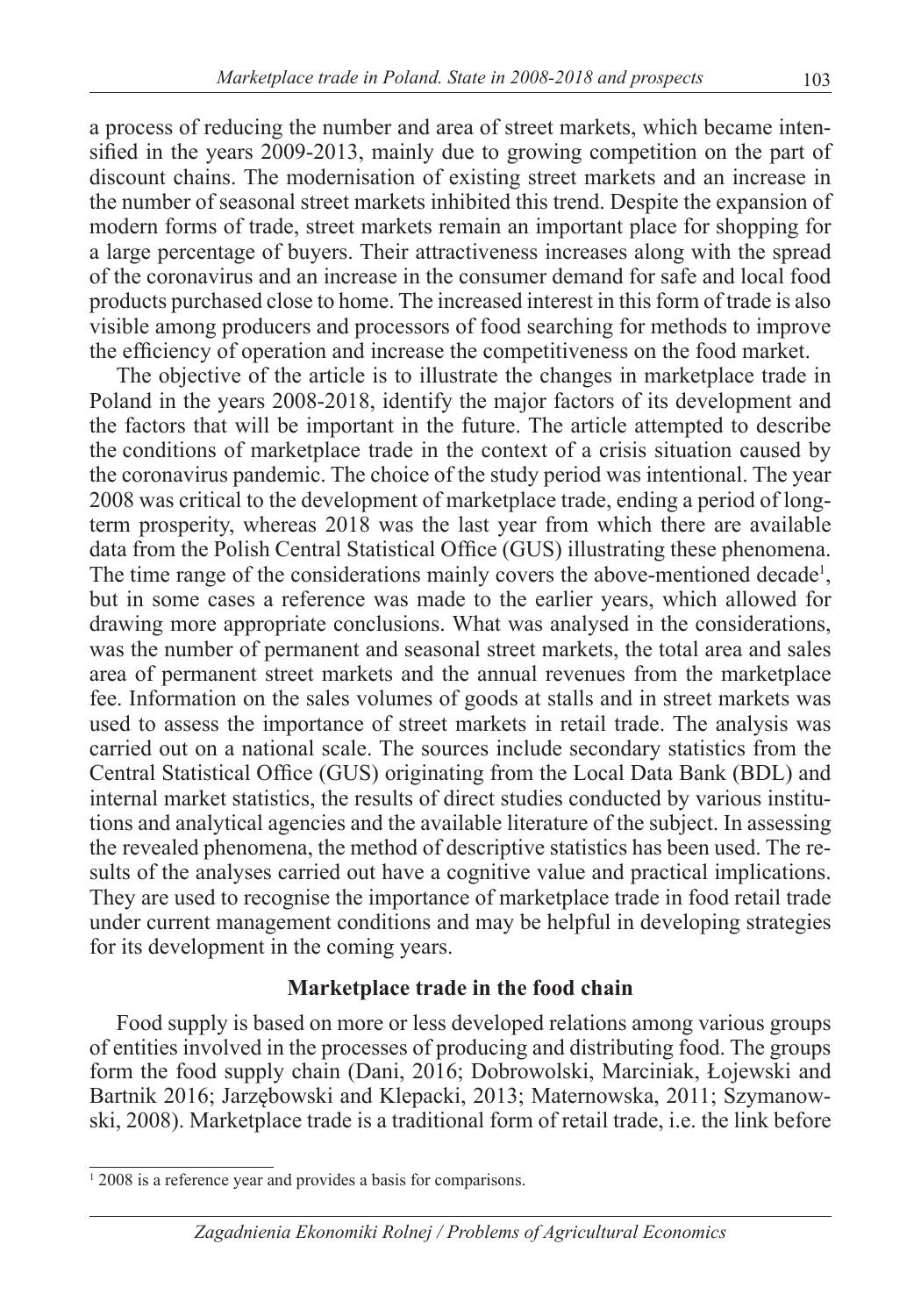food reaches the consumer. It is part of commercial activity which is mainly related to the sale in street markets or bazaars<sup>2</sup>. According to Kotler (1994), retail sales cover all types of activity aimed at selling goods and services directly to the consumer for their personal, non-commercial use. The most important function of retail trade is to supply products to the final recipient at an appropriate time and place, to create convenient conditions for purchase and to guarantee satisfaction with the choice (Szulce, Chwałek, Ciechomski and Mielczarczyk, 2008). Retailers create physical infrastructure in the form of various types of sales outlets. According to the GUS nomenclature (*Rynek wewnętrzny*…, 2019, p. 44), retail sales outlets are commercial outlets including:

- large-format stores,
- stores including pharmacies,
- permanent small retail sales outlets (kiosks, booths, stalls),
- other mobile small retail sales outlets (points of doorstep selling and peddling),
- petrol stations.

The location of retail sales outlets may be either dispersed or concentrated (*Handel detaliczny…*, 2017). The concentrated location includes:

- commercial and retail centres,
- shopping areas,
- **• street markets,**
- logistic centres.

The dispersed location includes: stores, kiosks and stalls.

In the nomenclature of the Ministry of Agriculture, a street market is understood as a separate area where the local sale of agricultural products takes place between farmers and non-farmers and between agricultural producers and commercial entities on specific days of the week (*Metodologia*..., 2002). This definition is not universal and does not reflect the nature of modern street markets. A common definition is that used by GUS. According to the GUS terminology (*Rynek wewnętrzny*…, 2019, p. 46), "street markets are separate areas or structures (square, street, market hall) with permanent or seasonal small retail sales outlets or facilities for conducting trade every day or on specific days of the week". There is a distinction between permanent and seasonal street markets. According to the definition adopted by the GUS Local Data Bank, a permanent street market is a "specific area or structure (square, street, market hall) with permanent retail outlets conducting trade every day or on specific days of the week and operates during the all calendar year, eventually works with certain breaks because of renovation, lack of staff (due to leave or illness), stocktaking". A seasonal street market is a "specific area or structure (square, street, market hall), where retail sales outlets exist and work not longer than six months in a calendar year (e.g. during holiday at the seaside) and where this activity is renewed in next seasons" (*Słownik pojęć*, 2020). The characteristic features of transactions concluded at street markets are (Czubała, 1996):

<sup>2</sup> Currently, the terms: open-air market, bazaar, market square, marketplace are used as synonyms and applied interchangeably.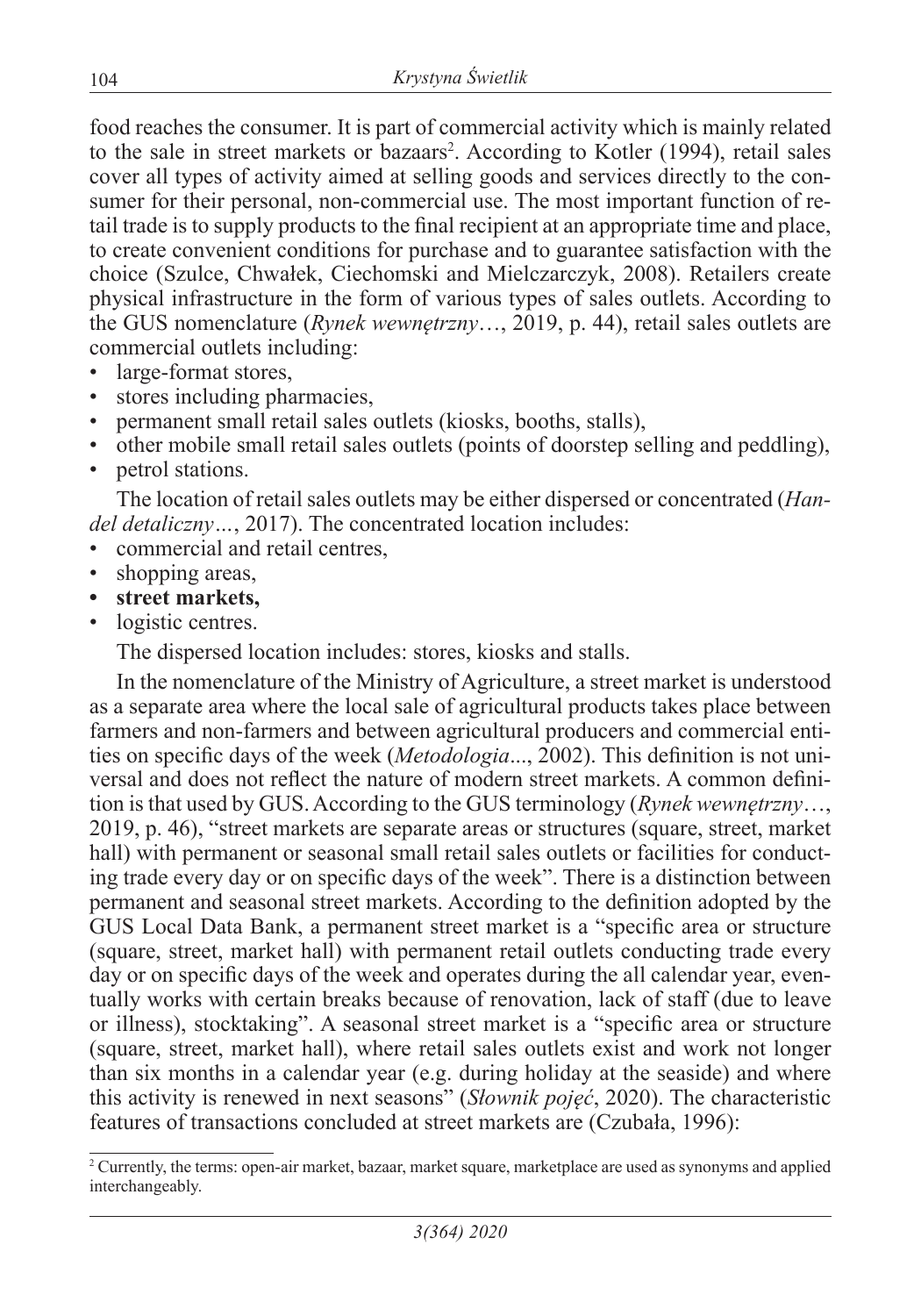- a relatively large number of customers;
- a small size of batches of goods sold at a time, adapted to the current consumption needs of individual buyers;
- fixing the prices of many products by way of negotiations;
- immediate payment of an amount due for goods purchased;
- close and often personal contact between the sellers and final buyers of products.

Today, marketplace trade complements retail trade, in particular, the forms based on permanent retail sales outlets and covers mainly local markets. According to the GUS definition, marketplace trade also includes street trade, which, in practice, makes it difficult to determine its actual size. In marketplace and bazaar trade, people selling goods which they did not produce themselves, but which they bought from someone else, have a significant yet difficult to estimate share. Another reason for the lack of accurate data on the scale of turnover and the number of entities participating in marketplace trade are the liberal, simplified rules governing its functioning (Ustawa, 2020). It is estimated that about PLN 20 billion pass through street markets and bazaars in Poland every year (Mazurkiewicz, 2017). Agri-food goods are most important in marketplace trade (Karwat-Woźniak, 2013), but due to the aforementioned lack of reliable data, there are great difficulties in determining the volume of trade in food in street markets and their share in retail food trade3 . It is estimated that in Poland the share of marketplace trade in retail trade in fastmoving consumer goods (FMCG) amounts to 5-7%, which applies mainly to agrifood products and to non-food goods to a smaller extent (i.e. clothing, footwear, household goods, etc.) (*Dobra kondycja*... 2020).

The surveys show that street markets are regularly visited by about 15% of consumers (Ciechomski, 2014). According to a survey carried out by IPSOS upon request of the European Commission, among the Europeans it is the Poles who shop in bazaars most willingly, especially food. Almost half of the Poles buy fruit and vegetables only in street markets, and 29% buy meat (*Renesans handlu*... 2018). According to the surveys conducted in the Podkarpackie Province, street markets and bazaars are approved by 90% of the respondents and the number of buyers in market squares is slightly lower than the number of customers of small food stores or large-format stores (Cyran, 2013). In Warsaw, every third resident (27%) shops in the street market at least once a week (Michalak and Sojkin, 2018). In Kraków, products most often bought in street markets are domestic fruit and vegetables (79.9% of the respondents), foodstuffs (bread, drinks, etc. – 41.2%) and dairy products and flowers (Płaziak and Szymańska, 2016). Similarly, in Poznań products which are most willingly bought in street markets are fresh vegetables and fruit (98.3% of buyers), meat (36.2%), flowers, eggs and other food products (Ciechomski, 2014). Direct studies show that people who declare the use of market squares as a place to buy food products, do it frequently and regularly. Thus, it can be concluded that street markets in Poland are the forms of trade with a high potential.

<sup>&</sup>lt;sup>3</sup> Revenues from retail sales conducted at stalls and in street markets, registered by GUS, apply to companies pursuing commercial activity and employing more than 9 persons.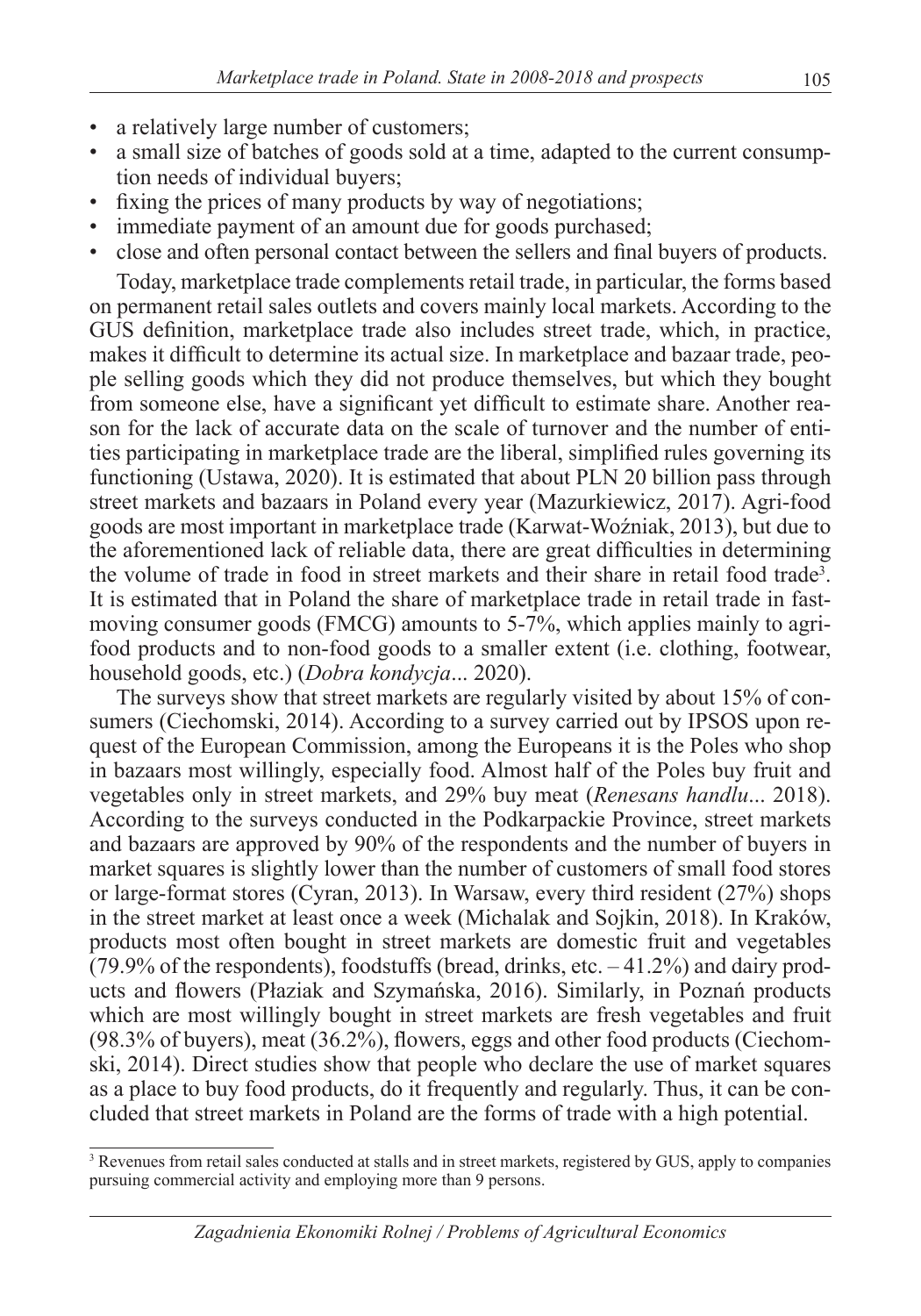### **Marketplace trade in Poland in the years 2008-2018**

In Poland, the organisation of street markets and market halls falls under responsibility of local governments (Ustawa, 1990). The major source of data on the type and number of street markets are the GUS studies. They show that between 2008 and 2018 the number of street markets, both permanent and seasonal, showed a downward trend, which was a reversal of the trend in the years 2000- 2008 (Fig. 1). In 2018, 9,283 street markets were registered with the national register kept by municipal local government units, i.e. by 1,240 (11.8%) fewer than in 2008 (Table 1). This situation resulted from non-uniform changes in the number of permanent and seasonal street markets. In the analysed period, the number of permanent street markets was steadily decreasing year by year. In 2018, it was 2,156 and was by 105 (4.6%) lower than in 2008. The number of seasonal street markets decreased in the years 2009-2013, i.e. during the economic slowdown. In 2013, it was 6,460, when compared to 8,262 in 2008, which means a decrease by 1,802 (21.8%). Since 2014, along with the economic recovery, it has started to grow again but has not reached the level of 2008. In 2018, in Poland there were 7,127 seasonal street markets, i.e. by 667 more than in 2013, but by 1,135 (13.7%) fewer than in 2008 (Tab.1).

In 2008, in the area of 2,261 street markets registered with municipal offices, there were 2,029 street markets with a predominance of small retail sales. In these street markets, trade was conducted in 111.1 thousand permanent small retail sales outlets, of which 73.7 thousand were open daily (*Rynek wewnętrzny*…, 2009). In 2018, from among 2,156 permanent street markets, 2,073 were characterised by the predominance of small retail sales. In their territory, there were 91.5 thousand permanent small retail sales outlets, including 51.5 thousand functioning on a daily basis (*Rynek wewnętrzny*, 2019). The above data shows that in the years 2008- 2018, the number of permanent street markets with the predominance of small retail sales slightly increased, with a decrease in the number of permanent small retail sales outlets, including a significant reduction in the number of outlets operating daily (by 22,2 000, i.e. by 30%).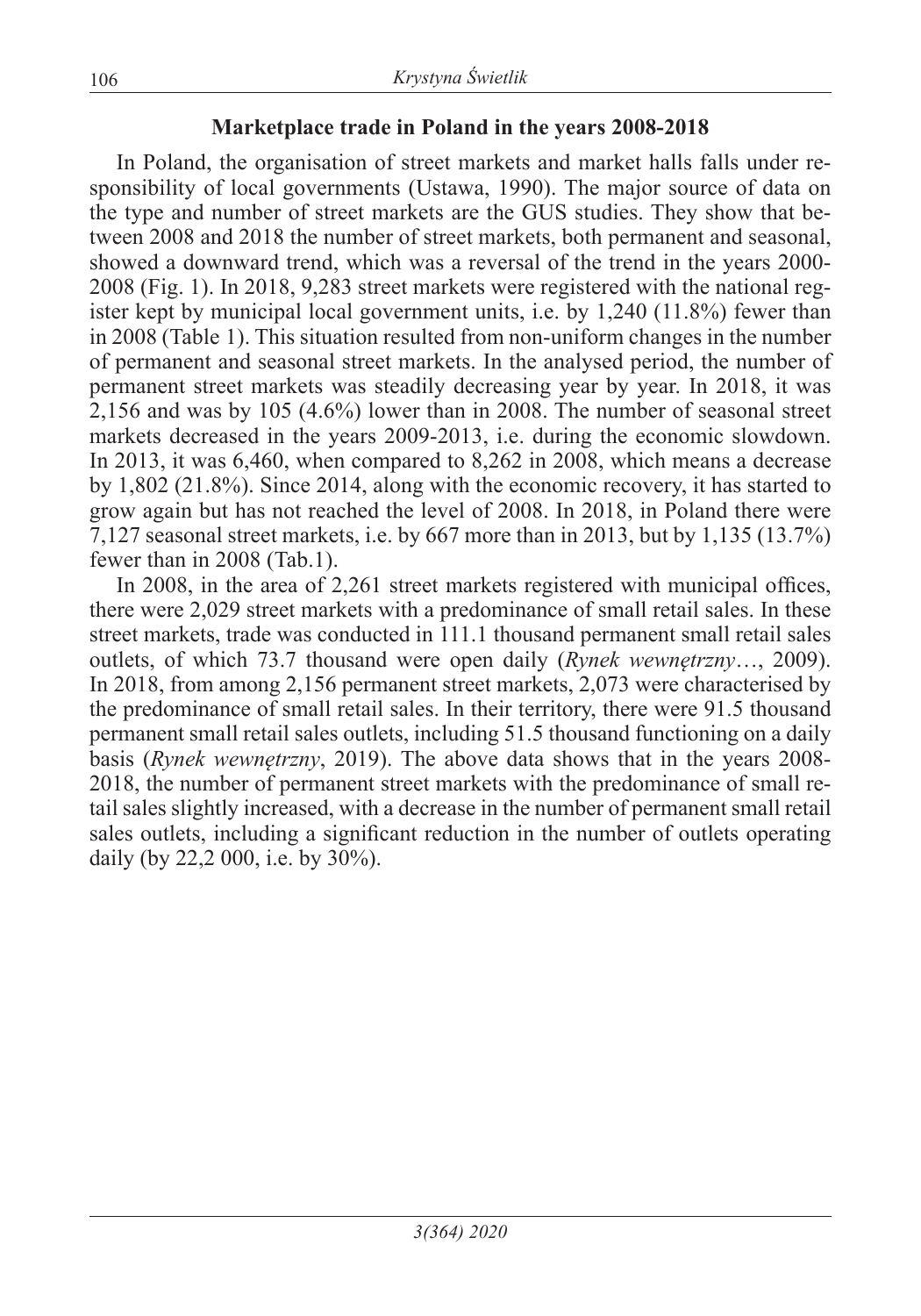

*Fig. 1*. The number of street markets in Poland in the years 2000-2018. Source: own study based on the GUS Local Data Bank data.

*Street markets in Poland (as of 31.12)*

| Specification                                                           | 2008       | 2013       | 2018         |
|-------------------------------------------------------------------------|------------|------------|--------------|
| Total number of street markets                                          | 10,523     | 8,667      | 9,283        |
| Permanent street markets                                                | 2,261      | 2,207      | 2,156        |
| Seasonal street markets                                                 | 8,262      | 6,460      | 7,127        |
| Permanent street markets<br>with the predominance of small retail sales | 2,029      | 2,105      | 2,073        |
| Total area of permanent street markets (m <sup>2</sup> )                | 14,798,091 | 14,483,937 | 14, 147, 893 |
| including: sales area $(m2)$                                            | 9,209,355  | 8,734,261  | 8,479,817    |
| Annual revenues from the marketplace fee<br>(thousand PLN)              | 264,913.5  | 230,828.8  | 187,366.3    |

Source: GUS Local Data Bank.

In the years 2008-2018, seasonal street markets had the predominant share in the total number of street markets with minor differences in the individual years. In 2008, 2013 and 2018, it was 78.5%, 74.5% and 76.8%, respectively. The analysis of the above data leads to a conclusion that the recorded trends of changes in the number of street markets did not significantly affect the structure of their base. In 2018, the share of seasonal street markets decreased slightly (by 1.7 p.p.) in favour of the share of permanent street markets when compared to 2008.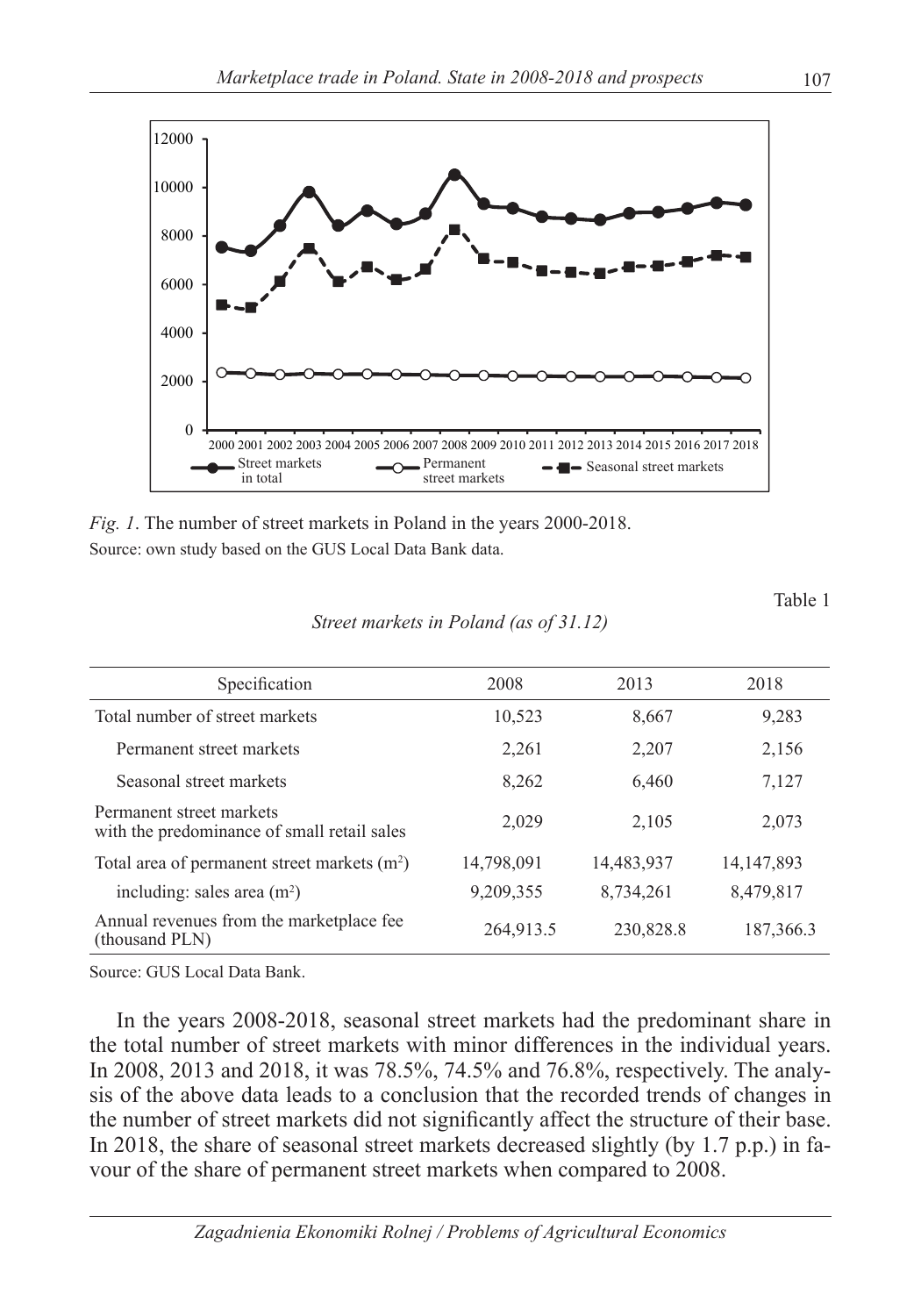A decrease in the number of street markets in the years 2008-2018 was accompanied by a decrease in their area. In 2018, the total area of permanent street markets amounted to 14.1 million m2 and was by 4% smaller than in 2008 (Fig. 2). The sales area of permanent street markets decreased by 8% (from 9.2 million m<sup>2</sup> in 2008 to 8.5 million  $m^2$  in 2018). In 2018, a single permanent street market occupied, on average,  $6,562 \text{ m}^2$ , i.e. just like in 2008, while its sales area decreased by 3.4 %, to 3,933 m2 from 4,073 in 2008. It was probably associated with the improved technical infrastructure of street markets, including, inter alia, the development of sanitary, storage or catering facilities.



*Fig. 2.* The area of permanent street markets in the years 2000-2018 (m<sup>2</sup>). Source: own study based on the GUS Local Data Bank data.

A decrease in the number and area of street markets has been reflected in a decrease in the revenues from the marketplace fee. Marketplace fees support the budgets of municipalities and can be a major source of their income. According to GUS, in 2018, the annual revenues from the marketplace fee in permanent and seasonal street markets amounted to about PLN 187.4 million and were by about PLN 76.5 million lower than in 2008 (Fig. 3). It is important to mention that since 2016 some municipalities have used a possibility of abandoning the collection of fees in order to support small business and maintain street markets in their territory (Wójcik, 2015).

Due to a decreased number of street markets, with an increase in the population of Poland4 , the demographic availability of these establishments, expressed in the number of street markets per 100 thousand residents, was deteriorated. In 2018, this number was 24 while in 2008 it was 28. In 2018, per 100 thousand residents

<sup>4</sup> According to GUS, in 2008 in Poland there were 38,135.9 residents and in 2018 – 38,411.1.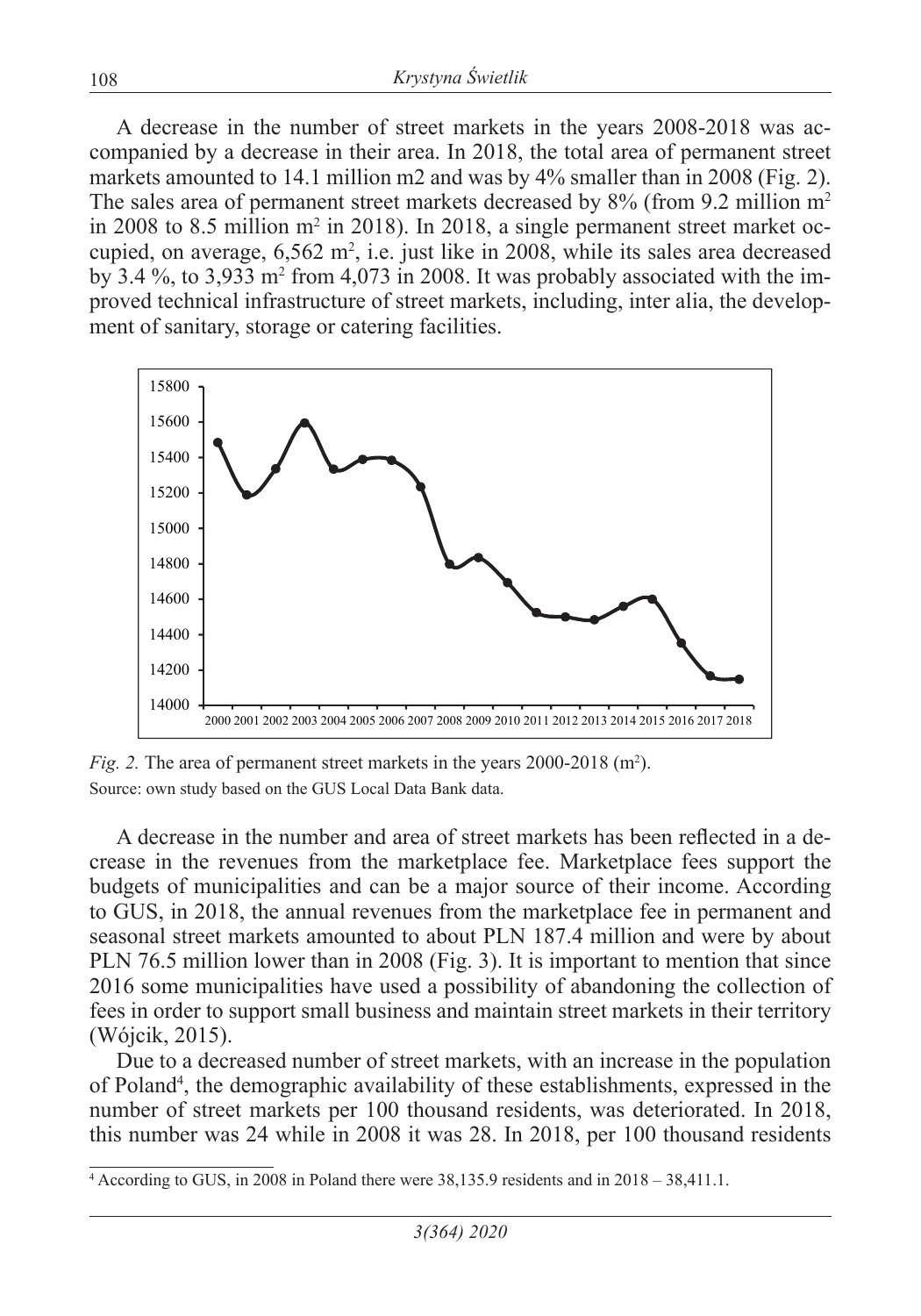there were 6 permanent street markets, i.e. just like in 2008, and 19 seasonal street markets, i.e. by 3 fewer than in 2008. In 2008, one street market served 3,624 residents and in  $2018 - 4,138$  residents. In  $2008$ , there were 16,867 residents per one permanent street market and 4,616 per one seasonal street market, while in 2018 it was 17,816 and 5,390, respectively.



*Fig. 3.* Annual revenues from the marketplace fee in the years 2002-2018 (thousand PLN). Source: own study based on the GUS Local Data Bank data.

One of the relevant indices informing about the importance of street markets in retail trade is the volume of revenues from sales at stalls and in street markets and its share of the total amount of revenues from sales of goods and services in retail trade<sup>5</sup>. According to GUS, in 2017 the amount of revenues from retail sales at current prices, excluding retail trade in motor vehicles, amounted to PLN 525,514.6 million and was by PLN 136,773.7 million, i.e. by 35.2% higher than in 2009, while retail sales at stalls and in street markets amounted to PLN 6,592.0 million and decreased by PLN 495.9 million when compared to 2009, i.e. by 7.0% (Table 2). By adjusting the above indices of changes in sales with the inflation rate<sup>6</sup>, it can be noticed that in the analysed period, a 20.0% increase in retail sales at fixed prices was accompanied by a 17.5% real decrease in sales at stalls and in street markets. The share of sales at stalls and in street markets in the total value of retail sales (at current prices) decreased from 1.82% in 2009 to 1.25% in 2017.

<sup>&</sup>lt;sup>5</sup> The available GUS data on the volume of retail sales and purchases of goods at stalls and in street markets applies to the years 2009-2017. When analysing it, we must remember that it applies to companies pursuing commercial activity and employing more than 9 persons.

<sup>&</sup>lt;sup>6</sup> In 2017, when compared to 2009, the rise in the prices of consumer goods and services was 12.65%.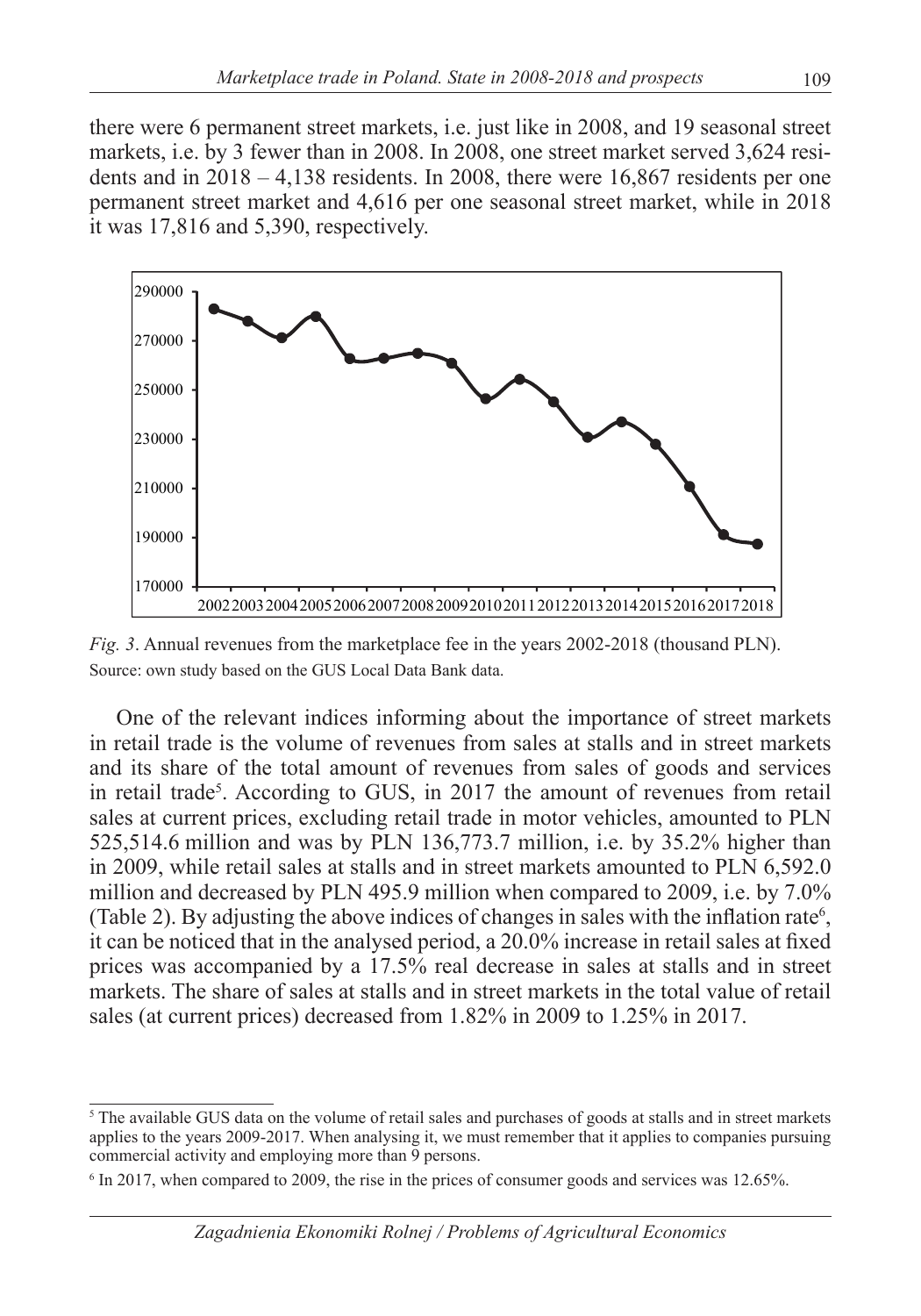The results of the analyses carried out confirmed the decreasing importance of marketplace trade in the years 2008 and 2018. They highlighted the improving position of street markets in recent years, which may suggest a reversal of this unfavourable trend and the gradual revival of this traditional form of trade (Fig. 1 and Table 2). Therefore, it is worth analysing these phenomena in detail, considering their causes and the answer to the following question: which of them will be important in the future?

Table 2

| Specification                                                                                         | 2009      | 2013      | 2017      |
|-------------------------------------------------------------------------------------------------------|-----------|-----------|-----------|
| Revenues from retail sales, excluding retail trade<br>in motor vehicles (million PLN, current prices) | 388,740.9 | 445,712.2 | 525,514.6 |
| Retail sales at stalls and in street markets<br>(million PLN, current prices)                         | 7,087.9   | 4.969.9   | 6,592.0   |
| Share of sales at stalls and in street markets<br>in revenues from retail sales                       | 1.82      | 1 1 1     | 1 25      |

*Revenues from retail sales in Poland in the years 2009-2017*

Source: the GUS data and own calculations.

### **Determinants of development of street markets in the years 2008-2018**

When considering the conditions for the development of street markets in the analysed period, we can identify the factors both conducive to increasing the number of street markets and depreciating their activity, factors that are direct and indirect, incidental and fixed, specific and universal, major and secondary, etc. The limited scope of the paper does not allow for their full description. Their description can be found in the literature of the subject (Ciechomski, 2014; Hamulczuk, 2016a). By reviewing them, we will focus primarily on the reasons for the decreasing number of street markets. The analysis of the structure of retail outlets by their organisational structure leads to a conclusion that the major factor restricting marketplace trade in the years 2008-2018 was the expansion of hyper – and supermarket chains, which became an alternative to bazaars. As it has been mentioned earlier, a significant decrease in the number of street markets took place in the years 2008-2013 (Fig. 1). At that time, the Polish economy experienced the effects of the global financial and economic crisis, which was reflected in the slower growth rate of gross domestic product, intensification of negative trends in the labour market and deterioration of the income situation of the population. The consumers' willingness to buy food decreased, the importance of a price as a selection criterion increased (Świetlik, 2014). The exacerbation of the competitive struggle led to the development of new formats of large-format trade, including, in particular, discount stores using low-price strategies (Kucharska, 2016; Momot, 2016). According to GUS, the years 2008-2013 were marked by the largest increase in the number of stores with a sales area of 400-999 m2, i.e. smaller supermarkets (Table 3). Cheap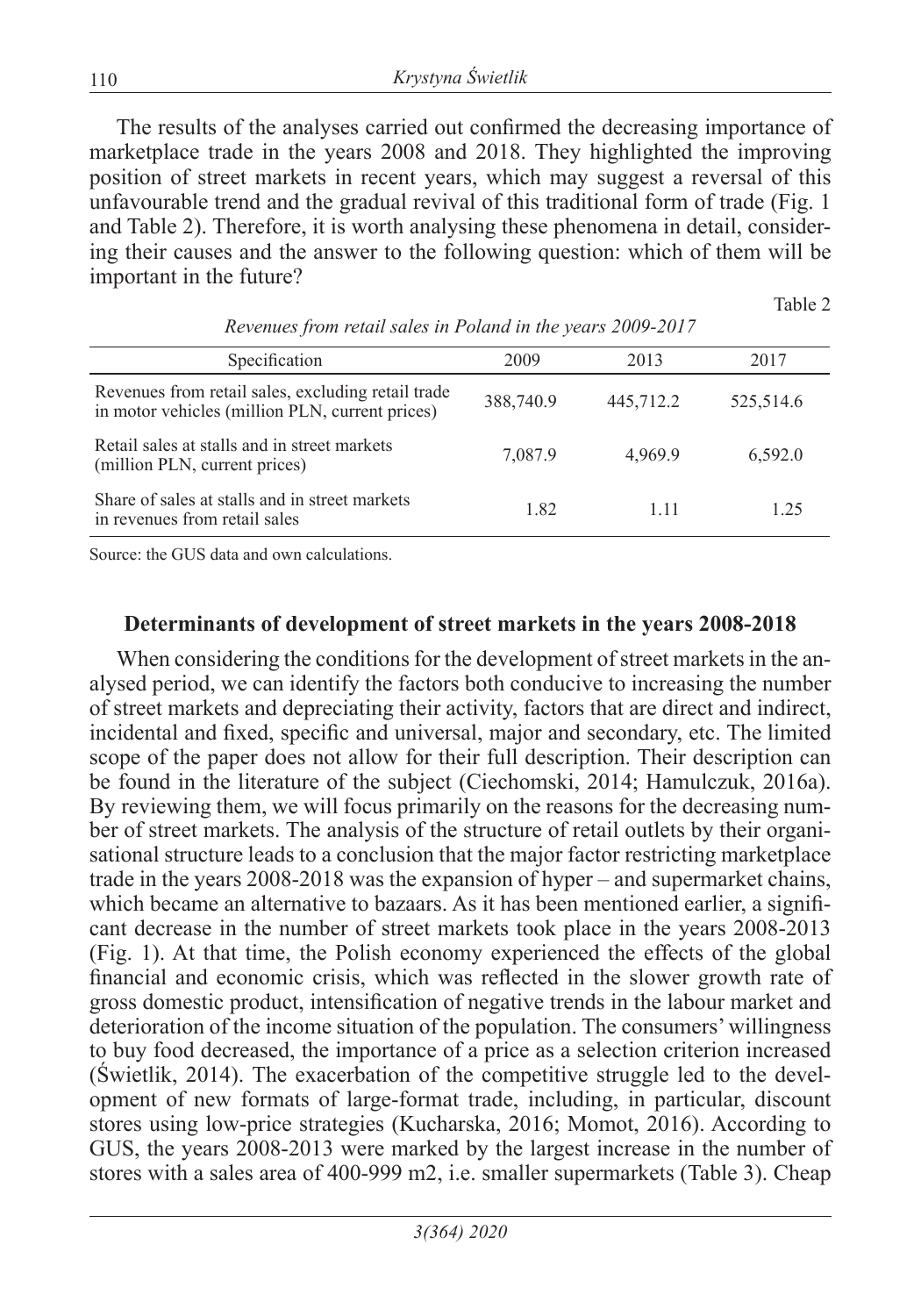discount stores and supermarkets became a real threat to the development of street markets. The studies by the Centre for Public Opinion Research (CBOS) show that in 2013 almost  $\frac{3}{4}$  of the respondents (73%) bought at least half of food products at discount stores. Bazaars, which used to be appreciated in the past, became less popular (*Jak i gdzie*..., 2013).

| stores and petrol stations by their organisational structure |         |         |         |  |  |
|--------------------------------------------------------------|---------|---------|---------|--|--|
| Specification                                                | 2008    | 2013    | 2018    |  |  |
| Total                                                        | 395,736 | 362,615 | 349,220 |  |  |
| <b>Stores</b>                                                | 385,663 | 353,562 | 339,880 |  |  |
| including:                                                   |         |         |         |  |  |
| department stores                                            | 76      | 64      | 73      |  |  |
| shopping centres                                             | 312     | 227     | 172     |  |  |
| hypermarkets                                                 | 463     | 592     | 570     |  |  |
| supermarkets                                                 | 3,629   | 6,210   | 7,659   |  |  |
| stores with a sales area of $400 \text{ m}^2$ and more       | 8,634   | 11,922  | 14,886  |  |  |
| stores with a sales area of $400-999$ m <sup>2</sup>         | 6,107   | 8,484   | 10,882  |  |  |
| stores with a sales area of 99 m2 and fewer                  | 356,433 | 318,317 | 299,608 |  |  |
| Petrol stations                                              | 10,073  | 9,053   | 9,370   |  |  |

*Stores and petrol stations by their organisational structure*

Source: the GUS data.

In the subsequent years, looking for the growth opportunities, large-format chains began to emergein smaller cities. They managed local markets and changed their structure (Twardzik, 2017). Small towns, which have offered traditional trade so far, became a lucrative place of expansion for retail chain investors. Over time, we could notice a tendency to locate discount chains not only in small towns, but also in rural areas, situated in the vicinity of larger units. The newly emerging discount stores attracted customers by offering a wider choice of goods and much lower prices than small retail trade, as well as numerous promotions and discounts. Many small local stores did not meet the competition requirements and ended their activity (Table 2). Owing to growing competition from large-format stores, street markets also faced a similar fate, although marketplace trade lost less to them than local stores<sup>7</sup>. Another reason for a decrease in the number and area of street markets was the emerging shopping malls, hotels and residential buildings, ousting street markets from attractively located areas. Local authorities were closing bazaars, replacing them with more profitable projects<sup>8</sup>.

Table 3

When compared to 2008, in 2018 the number of stores with an area of 99  $m<sup>2</sup>$  and fewer decreased by 16% while the number of street markets decreased by 11.8%, including permanent street markets which decreased by 4.6%.

<sup>8</sup> In some Polish cities, shopping malls were built in the areas of street markets, e.g. Jagiellonia in Białystok or Cuprum Arean in Lubin. The famous Banach street market in Warsaw has been occupied by so-called TBS i.e. a building with flats for rent. The intense construction of hotels was carried out in connection with, inter alia, the "Euro 2012" European Football Championship held in Poland.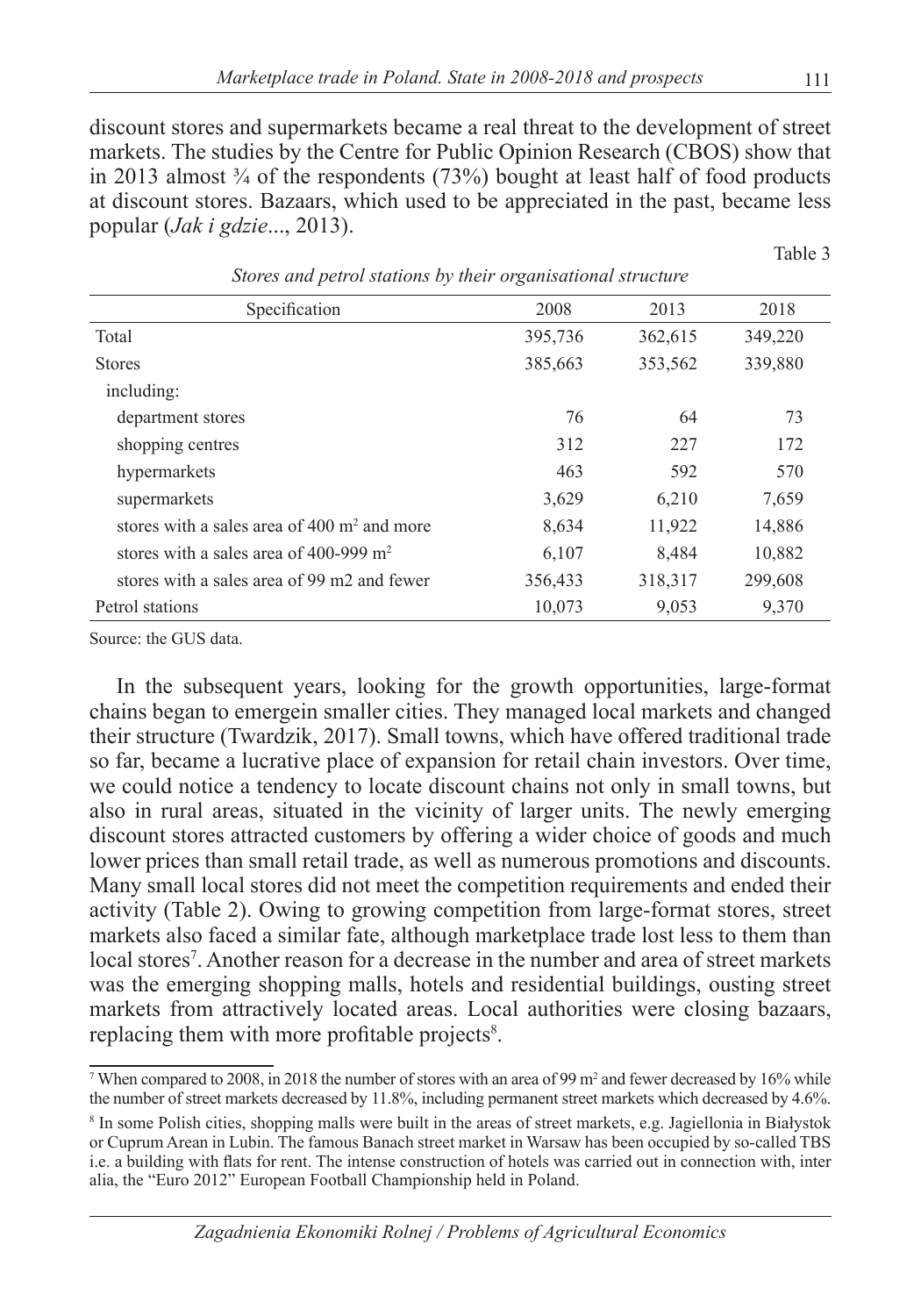The literature shows that changes in consumer preferences and stronger regulations related to food safety, phytosanitary or business requirements (Hamulczuk, 2016b) also contributed to the lower importance of marketplace trade. This is confirmed by studies, which show that the Poles changed their preferences as regards the place where they carry out their shopping "missions". They began to appreciate the convenience, proximity of retail outlets and time saving. For many customers, especially young ones, shopping in street markets, when compared to discount stores or shopping malls, became unattractive. They admitted that they preferred shopping in hypermarkets, where they had access to a wide range of food products in one place, "under one roof". As factors discouraging them from shopping in street markets, the respondents also mentioned: impossibility to pay by card, lack of parking spaces, inconvenient opening hours, unsatisfactory sanitary and hygienic conditions, opacity of the product range, poor choice of goods, time-consuming shopping, etc. On the other hand, for sellers trading in street markets, a major drawback was, first of all, unsatisfactory technical infrastructure, and, in particular, the lack of sanitary facilities, with rather excessive – in their opinion – fees charged for the space occupied or for entering the market square (Michalak and Sojkin, 2018; Michałowska and Urban, 2013).

A number of measures have been taken at the local and central levels to inhibit the downward trend in the development of street markets. On the initiative of the Ministry of Agriculture and Rural Development, in 2011 the *Mój Rynek* (*My Market*) programme was created with the aim to support, create and modernise street markets. Thanks to EU funds of EUR 54 million from the Rural Development Programme 2007-2013 (RDP 2007-2013), it was possible to co-finance investments consisting in the construction, reconstruction, renovation or equipping of permanent street markets. The proposal to build street markets was addressed to local governments in cities with up to 50 thousand residents. A new street market could be built provided that 50% of products offered there come from and are sold by local farmers (*Mój Rynek*, 2011). Due to the socio-economic benefits of this form of trade, many municipalities took measures to support street markets' activity. As a result, in the years 2011-2015 about 200 local street markets were built or modernised in Poland. New or modernised street markets are in line with the modern standards of trading, have been equipped with parking spaces and sanitary and hygienic facilities. Support for investment in street markets is continued from the RDP 2014-2020, whereby it applies to the construction or modernisation of street markets in cities of up to 200 thousand residents (Rozporządzenie..., 2016a).

The reason for supporting the marketplace form of trade is not only to meet the expectations of consumers, but also to create mechanisms to make it easier for farmers to sell products produced on the farm. The current legislative situation allows them to do so as part of, inter alia, direct supplies (Rozporządzenie..., 2007), direct sales (Rozporządzenie..., 2015), marginal, localised and restricted activity (MLR) (Rozporządzenie..., 2016b) and agricultural retail trade (ART) (*Rolniczy handel...*, 2020). In each form of activity, marketplace trade acts as a direct channel for selling agri-food products. For consumers, it is the shortest food supply chain, guaranteeing the freshness and high quality of products.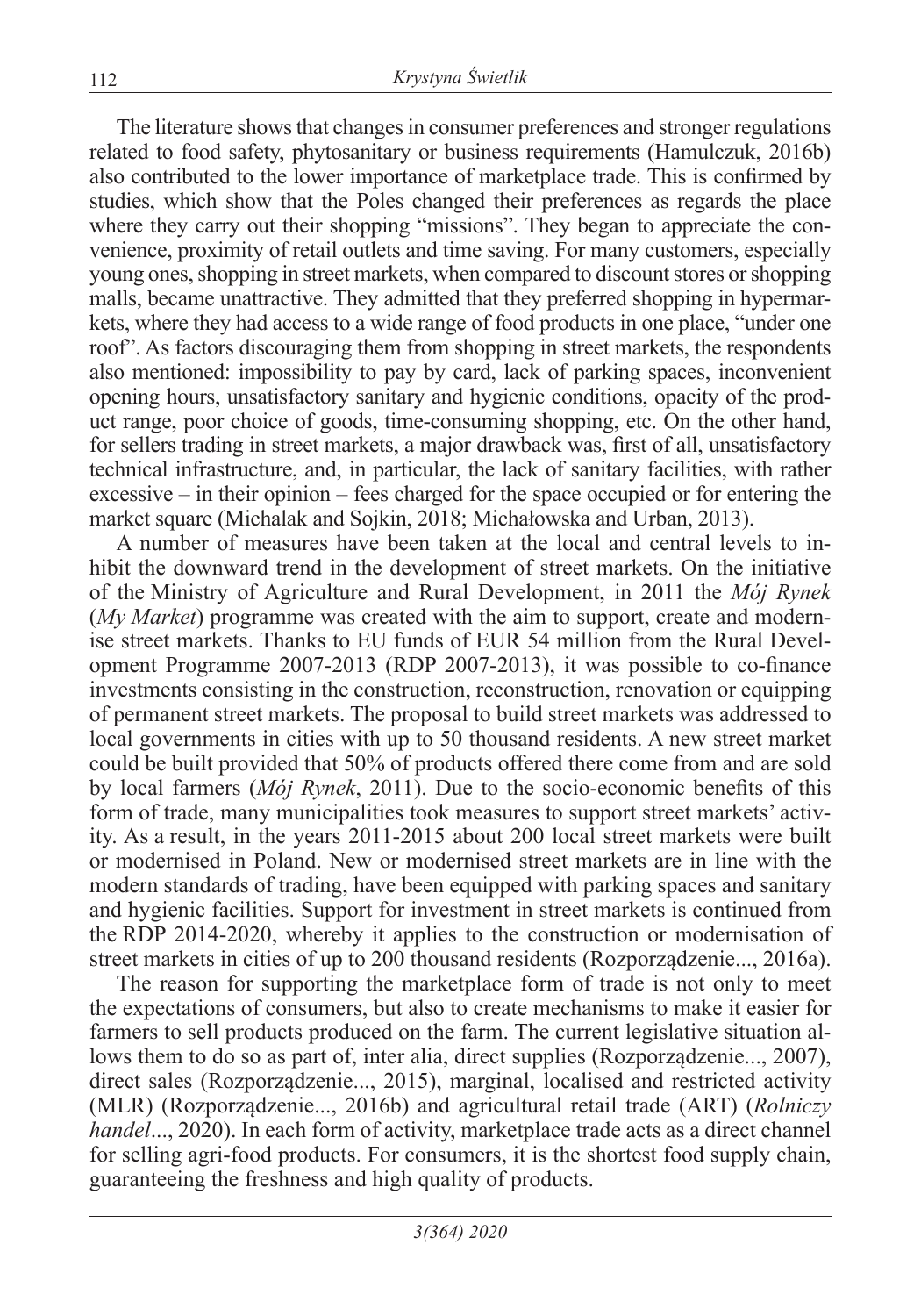#### **Marketplace trade in the face of new challenges**

Due to the growing expansion of large-format store chains (*Biedronka*..., 2020)<sup>9</sup> and the further reduction in the number and area of traditional, permanent street markets, it seems reasonable to ask about the future of this form of trade. The answer is not simple, as under current management conditions all economic forecasts are encumbered with a high risk. In 2020, the Polish economy, just like the whole global economy, faced challenges related to the spread of the coronavirus. The COVID-19 pandemic contributed to an unprecedented decrease in the global macroeconomic activity, including a recession in the economies being the major trading partners of Poland. The International Monetary Fund (IMF) forecasts that in 2020 the global economy will decrease by 4.9% y-o-y, the American economy by 8.0% and the euro zone economy by 10.2%, including the economy of Germany by 7.8% and that of Poland by 4.6% (*World Economic*..., 2020, p. 7, 20). According to the World Bank, in 2020 global GDP will decrease by 5.2% y-o-y and in Poland it will be 4.2% lower than in 2019 (*Global Economic*..., 2020, p. 4, 207). The European Commission expects that in 2020 GDP in Poland will decrease by 4.3% on an annual basis due to disruptions in economic activity caused by the lockdown and a strong decrease in the internal demand (*European Economic*..., 2020, pp. 130-131).

The pandemic has an adverse impact on the Polish economy in two ways. The first one is directly related to the number of the sick resulting in the loss of the working population and increased sickness absence. The second type of negative consequences is caused by measures limiting the spread of the coronavirus (closure of the borders, restriction of air traffic, cancellation of events, closure of stores, restaurants, service establishments, etc.). It is estimated that the impact of the coronavirus on the Polish economy may be more serious than in the case of the global financial crisis of 2008-2009, as our country is strongly integrated into global value chains and due to the high importance of small and mediumsized companies, whose activity has been temporarily halted, in employment (Reiserer, 2020). The security measures applied left large part of the Poles without sources of income and had a negative impact on the financial condition of most households and companies. According to a survey conducted in May 2020 by the Centre for Public Opinion Research (CBOS) on the impact of the epidemic on the professional situation of the Polish residents, between March and April 3% of professionally active people lost their jobs, 5% closed their companies and 20% started working part-time. More than 1/4 of the families surveyed (*Skutki*..., 2020) were affected by the loss of earning opportunities due to the coronavirus pandemic(which does not mean total unemployment). According to GUS, in May 2020, average employment in the enterprise sector was 3.2% lower than the year

<sup>9</sup> In 2019, the Biedronka investment programme amounted to EUR 388 million, which included 128 new stores (including 33 of smaller format) and modernisation of 252 existing stores.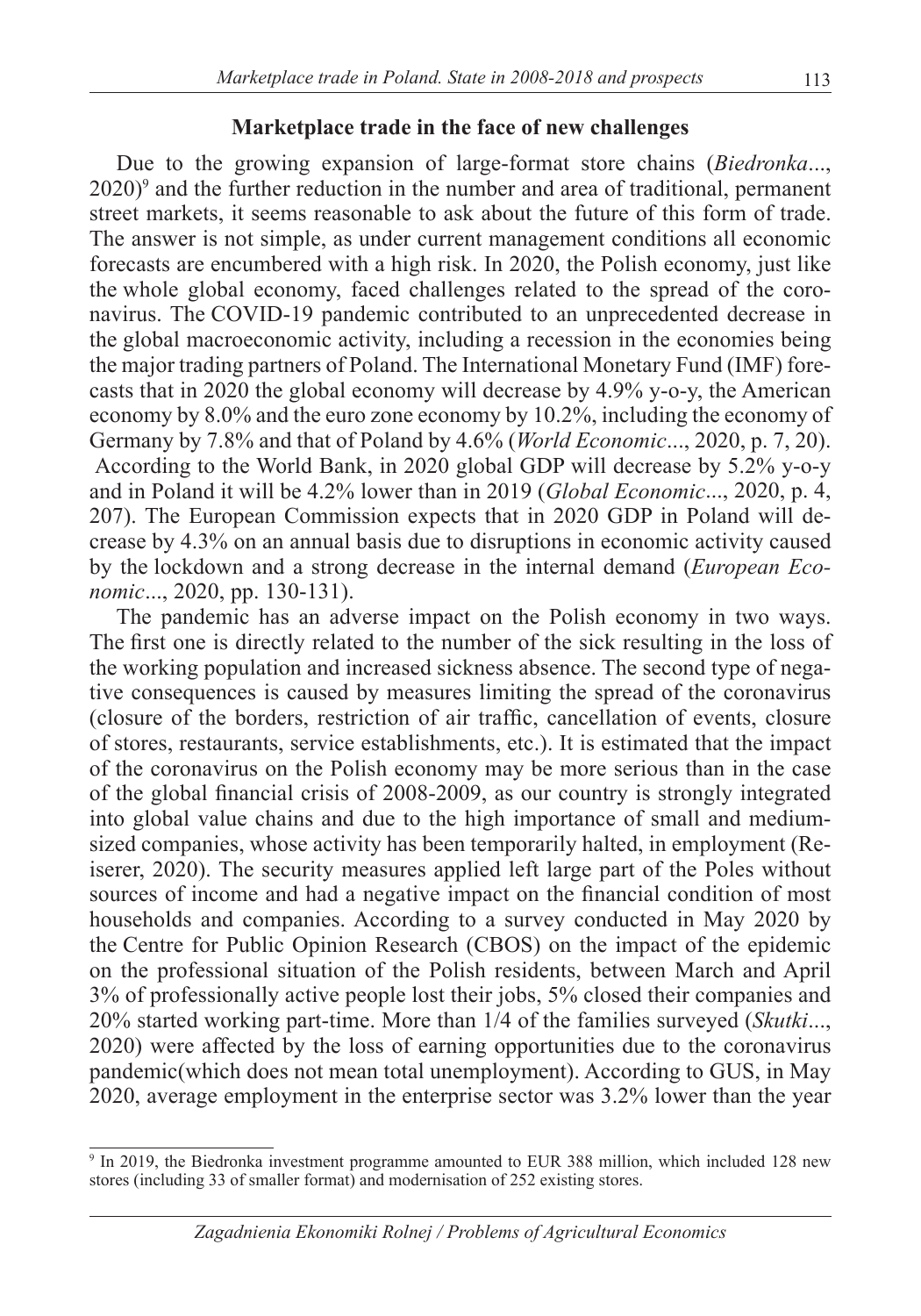before, and the registered unemployment rate was 6% when compared to 5.4% in ay 2019. When compared to the same period in 2018, in May 2020 the purchasing power of the average gross monthly salary in the enterprise sector decreased by 1.5% (Sytuacja.., 2020, p. 5). While at the beginning of 2020, the Poles were generally satisfied with their financial situation (more than 73% of the respondents to the Santander Consumer Bank survey) (Polacy ..., 2020), in May more than half of the respondents (54%) negatively assessed changes in their households' budgets (*Z obawą*..., 2020).

As an unprecedented event, the coronavirus pandemic severely affected the domestic agri-food sector, particularly food trade, resulting in logistic difficulties and problems in maintaining stable supply chains. Serious disturbances took place, inter alia, in the export, due to movement restrictions and growing transport costs. The weakening of the population income's growth rate, with the continued and relatively high level of prices of food and the restrictions in retail trade introduced in mid-March so as to counteract the development of the epidemic contributed to a decrease in the domestic food demand<sup>10</sup>. According to GUS, in April and May 2020, retail sales of food, drinks and products, at fixed prices, in companies employing more than 9 persons were lower than the year before by 14.9% and 7.6%, respectively. Also, the lockdown of the HoReCa sector had a negative impact on the consumption of food (*Koronawirus*..., 2020).

It is too early to assess the long-term impact of the pandemic on the food market and its environment. However, there are several phenomena that, despite the whole complexity of the situation, can be seen as opportunities for street markets. This is suggested by the results of studies on nutrition trends, consumer behaviour on the food market and purchasing preferences during the pandemic. They show that the consumer trends remained the same as before the pandemic, but their intensity changed. For several years, the Poles have been treating health as one of priorities among life values (*Wartości*..., 2016). The pandemic strengthened this trend, increased the interest in safety and convenience of shopping, locality and smart shopping. According to the "Global State of the Consumer Tracker" report drawn up by the Deloitte analytical company, the factor that currently determines the purchasing decisions of Polish consumers to the greatest extent is their concern for the health of their families. It is reported by three quarters of the Poles and it is the highest rate in Europe (Report: The Global..., 2020). This translates into the type of food products chosen and places where they are bought. The consumers' concern for health, stronger than ever, intensifies the demand for products purchased close to home, from trusted sources adhering to the quality standards. The Poles are aware that the action that contributes most to staying in good health is proper nutrition (*Zdrowie*..., 2016). The fear of the virus made them start attaching great importance to the hygiene of nutrition and a need to boost immunity. Therefore, when shopping, they focus on basic, mainly fresh, healthy food products. More time spent at home

<sup>&</sup>lt;sup>10</sup> They were partially lifted at the beginning of May.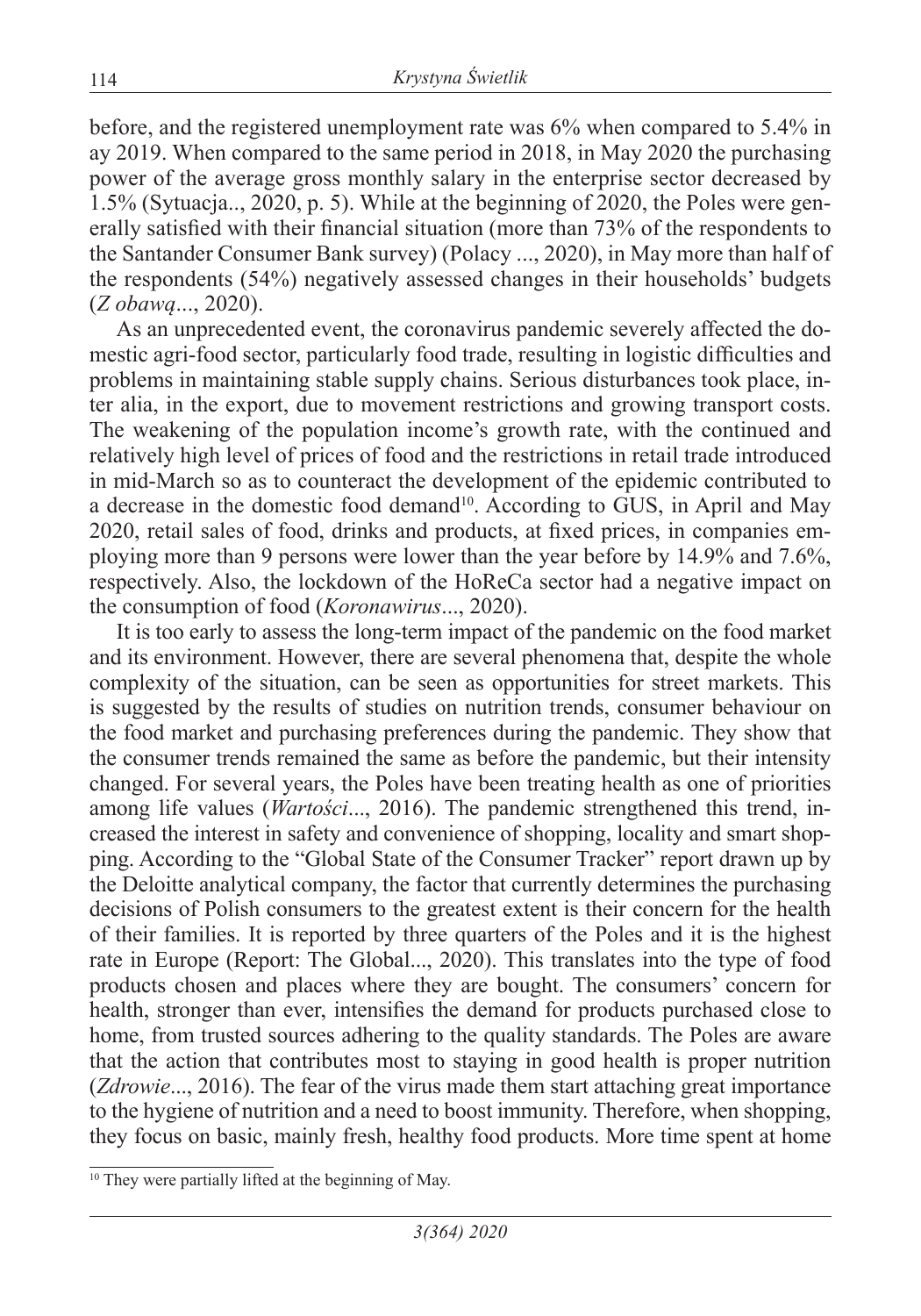and the return to cooking and eating meals in the family circle were reflected in the increased demand for products being a basis of the daily menu. The experience of isolation, during which consumers had time to cook at home, became an impulse to shift to the diet richer in plant ingredients and based on more traditional ways of eating. The point is not just the composition of meals, but also the way of acquiring food (*Zdrowsze*..., 2020). As a result, the basket of food purchases is now more traditional, less sophisticated, with the greater share of natural products, especially vegetables and fruits  $(Zwyczaje...$ ,  $2020)^{11}$ . Polish consumers surveyed in May by the Mindshare Polska agency declared their willingness to increase the demand for fruits and vegetables in the next 6 months by 22% (*Jak koronawirus*.., 2020).

When analysing consumer behaviour in the conditions of the pandemic, it can be observed that consumers are paying more attention to the quality and origin of food products, whereby a sense of safety is contained in the word "quality". For the sake of healthy nutrition, they are searching for high-quality food, processed as little as possible, with a proven source of origin (10 trendów..., 2020). One form of sale that guarantees a proven source of origin and ensures the freshness and low level of processing of food is the direct sale of agricultural products produced on the farm directly to the final customer by selling them in street markets. In this context, the recorded positive purchasing declarations made by Polish consumers with respect to fruits and vegetables are a good omen for the development of marketplace sales. Fruits and vegetables are products most commonly bought in street markets. They are characterised by the seasonality of production. Eating seasonal products is associated with better taste sensations, freshness and higher nutritive value.

Under the current conditions, food safety is becoming a decisive value and driving force for the development of street markets. Therefore, shopping in a bazaar is gaining popularity not only with the elderly, usually associated with this type of shopping, but also with younger customers who are searching for tasty, unprocessed, safe and healthy food in a street market.

The pandemic also creates new needs among consumers in the area of comfort and safety of shopping. According to the report prepared by the GfK Polonia Household Panel entitled "The impact of COVID-19 on the FMCG market", the safety of shopping has become the most important aspect for the vast majority of Poles. As many as 81% of consumers said they would choose such a sales outlet where the risk of contact with other customers is as low as possible (*GfK: Bezpieczeńśtwo*..., 2020). Given the existing risk, consumers prefer to shop close to their homes so as to limit their movement and contact with other people. They are more willing to visit sales outlets located outside closed spaces in shopping malls. These outlets are mainly bazaars and street markets. Street markets allow to do shopping in the open air, which reduces the risk of being infected with the coronavirus. They allow consumers to avoid large crowds of people, and also offer a more personalised service and a pos-

 $11$ , National studies on the consumption of vegetables and fruit" are conducted by Kantar Polska for the National Association of Fruit and Vegetable Producer Groups.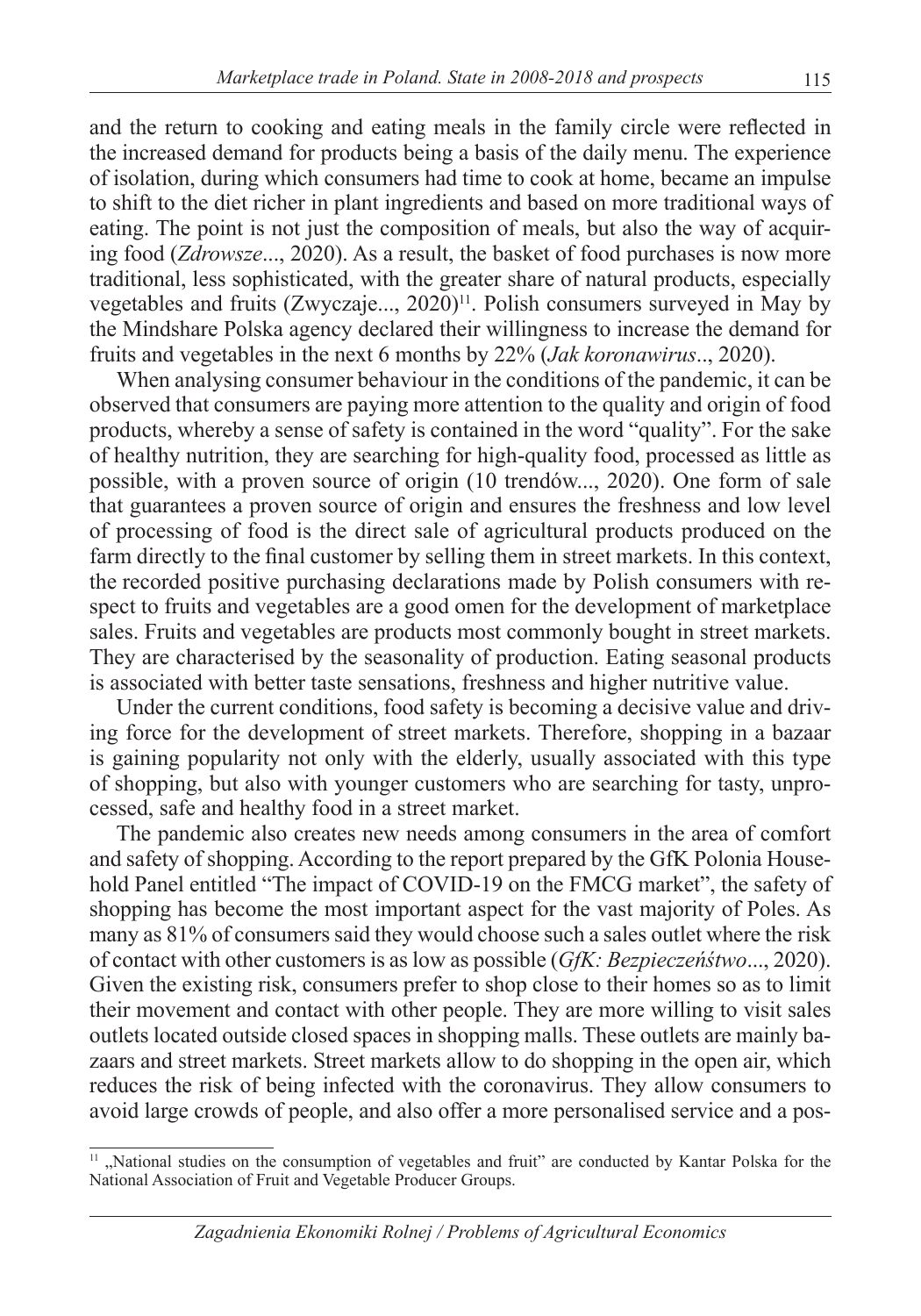sibility to obtain information about the origin of a product. The studies by Deloitte show that a large percentage of consumers focus on the safety and proximity to the place of shopping more than on prices (*Pandemia wciąż*..., 2020). The results of the studies by GfK Polonia show that nowadays the usefulness of food products is equally important to consumers as a possibility of buying them safely. The safety of shopping is becoming a new definition of the 'convenience' trend (Report: Wpływ  $COVID-19..., 2020$ <sup>12</sup>. This trend will certainly be reinforced, thus fostering the growth of popularity of street markets.

The studies conducted by the PEMI Association showed that currently one of the key elements affecting the purchasing decisions of the Poles is the origin of a product (*Badanie: zachowania*..., 2020)13. In the face of the pandemic, local patriotism has been revealed. 89.3% of consumers declared their willingness to buy local products. Consumers prefer products produced in a region where they live, mainly because of their will to support domestic producers and because of product safety. They are convinced that Polish products are safer than imported ones, especially during the pandemic. They see local food as better quality food, with the desirable sensory characteristics, such as being fresh, natural, authentic and delicious. They believe that such food is the healthiest, and moreover, long-distance transport is harmful to the environment. According to the Deloitte experts, the trend of locality will become more important, and the shorter the food mile is, the more attractive the product will be (*Strach przed*..., 2020). The positive attitude of consumers towards local products purchased in street markets is supported by a nationwide information campaign entitled "Buy consciously – Polish product", which is aimed at promoting the purchase of Polish food products, guaranteeing sales for Polish producers (*Information campaign*..., 2020).

The outbreak of the pandemic not only changed the way of life, but also lowered the sense of financial security of the Poles. In the times of the economic downturn and continued economic uncertainty, consumers' propensity for spending money decreased and the popularity of "smart shopping" increased. This term refers to smart, clever, well-thought shopping, expressing the saving-oriented, rational attitude based on consumer pragmatism (Zalega, 2013). According to the studies conducted upon request of the BIG InfoMonitor Economic Information Office, due to the pandemic 60% of the surveyed Polish residents intend to make savings in management of household expenses, with 45% planning to save money on larger purchases and 15% on basic products (*W czasie*..., 2020). The studies conducted by various analytical companies show that in the conditions of the pandemic Polish consumers treat their expenses in a well-thought manner. Lower household budgets and the associated saving measures are changing the way of

<sup>&</sup>lt;sup>12</sup> The report was developed by the GfK Polonia Household Panel based on the survey conducted in April 2020.

<sup>13</sup> PEMI – the abbreviated name of the Association: Podpis Elektroniczny-Mobile-Internet. The survey was conducted on 6-16 April 2020.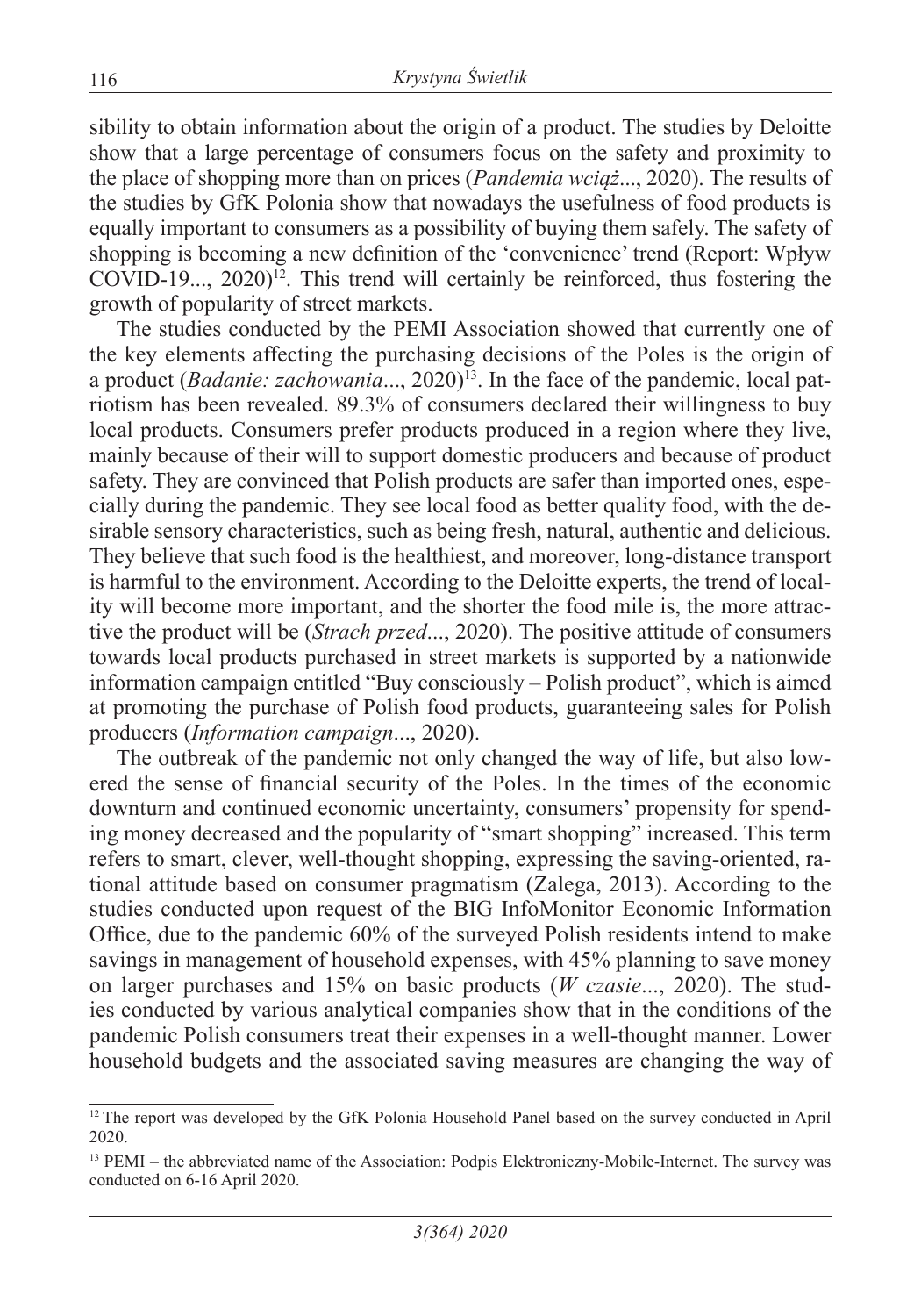shopping. Also, the economic aspect of shopping is changed – the demand is shifted towards cheaper products (*Finanse*..., 2020). In view of the smaller amount of money, the food basket contains mainly basic products of local origin preferably at a promotional price.

The concern for health makes consumers more and more interested in buying "healthy" food, and, at the same time, for many of them the price is still one of the most important determinants of purchasing a product. Street markets respond to these challenges by offering consumers a possibility to buy food products often at lower prices than in retail stores. Bazaars and street markets can offer lower prices due to lower costs caused by, inter alia, lower tax burden or lower costs of product transport compared to stores. The marketplace price of most goods is negotiable. The method of determining it is based on an agreement between the seller and the buyer, and its amount is determined by the supply and demand relations. Street market customers, especially the elderly and those with lower average income levels, appreciate the availability of basic products at competitive prices and a possibility to negotiate these prices. It can be assumed that in view of the projected deterioration of the population's income situation in 2020, the Poles will pay even more attention to the prices of food and the number of people interested in buying food in street markets will increase.

However, it must be added that the price is not the most important for all customers of street markets. It is important in combination with product quality. Some buyers focus on the price, while others focus on searching for additional values that a product brings, e.g. freshness, authenticity, originality, etc. Street markets were usually considered a place of shopping by the poorer part of society (Ciechomski, 2014). Currently, it can be seen that they are more and more often visited by wealthy people, who have been satisfied with the offer of supermarkets so far. Now, they want to buy food which is healthier, produced by traditional methods, of regional nature, and, first of all, tasty and pay higher prices for it, according to its quality (*Study: w czasie*..., 2020).

Street markets and bazaars are not only places for selling goods, but also places for acquiring information about a product. They offer some added value, i.e. the possibility of interpersonal contacts, a direct conversation with the seller. Shopping in street markets takes place face-to-face with the producer. The buyer can examine a product, ask about its price and production method. For contemporary "smart customers", it is very important to obtain this information and that they can personally meet the producer from whom they buy goods. They value their money, they want to make informed choices and be sure that a product they pay for meets their expectations.

Direct contact with the customer is also important for suppliers of goods. Obtaining feedback from consumers allows them to recognise their preferences and to better adapt the product range to their needs. However, this does not determine an increase in the interest of agricultural producers in trade in street markets.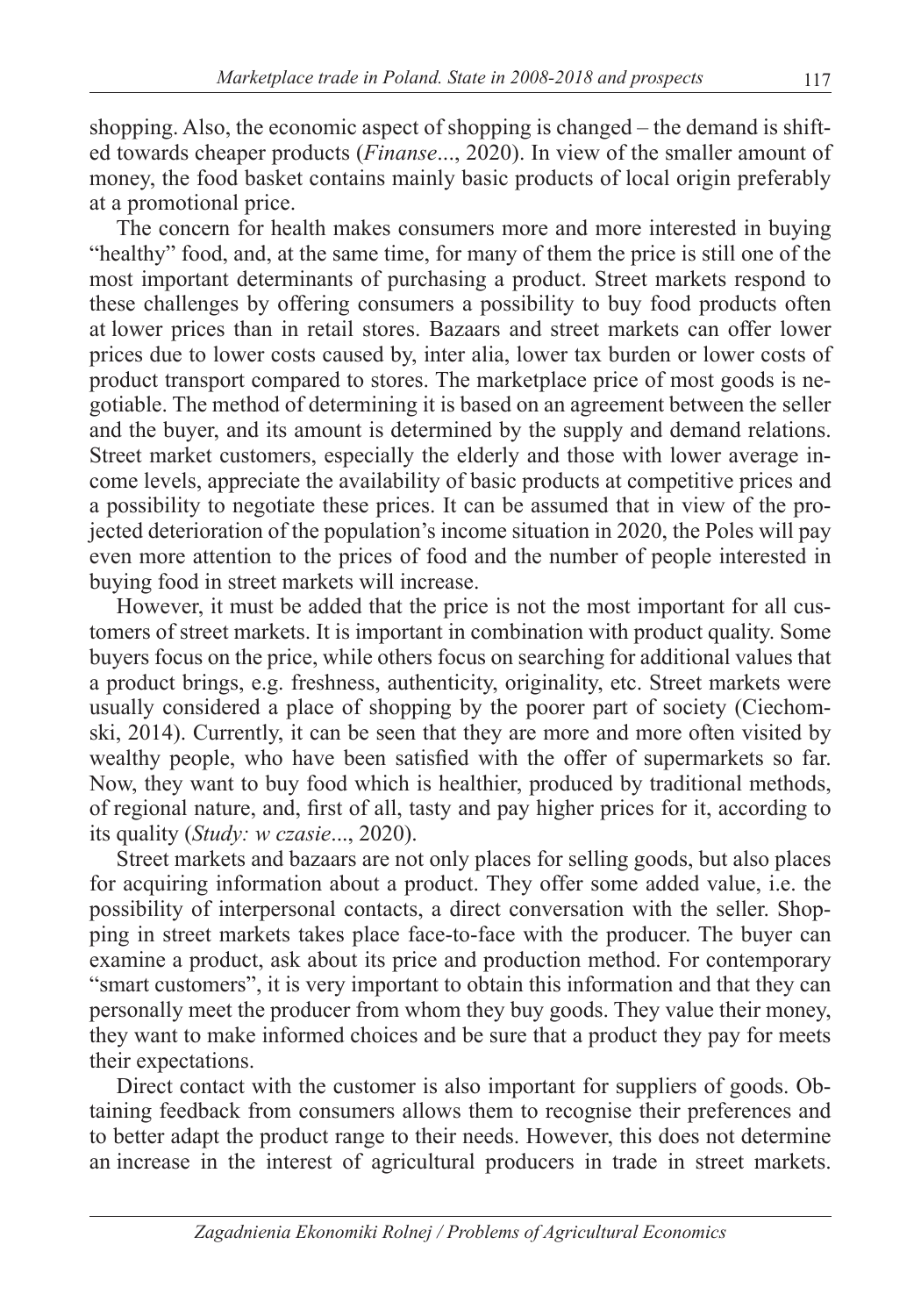The basic motive is an opportunity to sell products at a profitable price. Restrictions on the movement of goods and decreasing consumption of food, caused by the pandemic, have significantly reduced possibilities to sell products produced on own farms. Street markets responded to this challenge by actively supporting the development of the local food sector and the distribution of products through short supply chains. They allowed agricultural producers to sell agri-food products, created for them an opportunity to gain additional income and empower them in the food supply chain. Selling in a street market is a reason for which the margin achieved by intermediaries in the developed supply chain remains on the farm. Agricultural producers can also achieve higher income through added value in the process of pre-processing or deeper processing of agricultural products. Increased profits may also result from a higher selling price, justified by the appropriate quality of products. These considerations lead to the conclusion that, paradoxically, the situation resulting from the restrictions associated with the coronavirus creates great opportunities for the development of street markets and can bring positive solutions to the development of the local food sector and the short supply chains.

### **Summary and conclusions**

After a period of dynamic development in the years 2000-2008, marketplace trade in Poland entered a phase of decline. In the years 2008-2018, there was a significant decrease in the number and area of street markets ousted from urban space by discount stores and supermarkets. Government programmes aimed at revitalising street markets and institutional arrangements introduced to make it easier for farmers to sell food products produced on their own farms periodically halted this process, but did not reverse the overall trend. The lack of official data does not allow to assess marketplace trade in 2019. From the market observations and media information, it results that the process of decreasing the number and area of street markets, recorded in the previous years, was continued.

There are many indications that despite the adverse conditions associated with the coronavirus pandemic 2020 will bring a reversal of this unfavourable trend. Over a short period of time, the pandemic placed the Polish economy and society into a new reality. The change in the supply and demand situation in the food market radically changed the face of trade. The restrictions on the movement of goods, caused by the pandemic, resulted in distortions in the functioning of food supply chains. Farmers found themselves in an unprecedented situation, i.e. an impossibility to sell products produced on their own farms. On the other hand, for consumers, especially those from urban areas, the opportunities to obtain food in retail trade outlets have been significantly reduced. The pandemic changed the lifestyle, preferences, priorities and nutritional behaviour of consumers. It made consumers pay greater attention to the issues of healthcare, food security and safety of purchase and the origin of products. Street markets successfully met these challenges, strengthening their activity with regard to supporting direct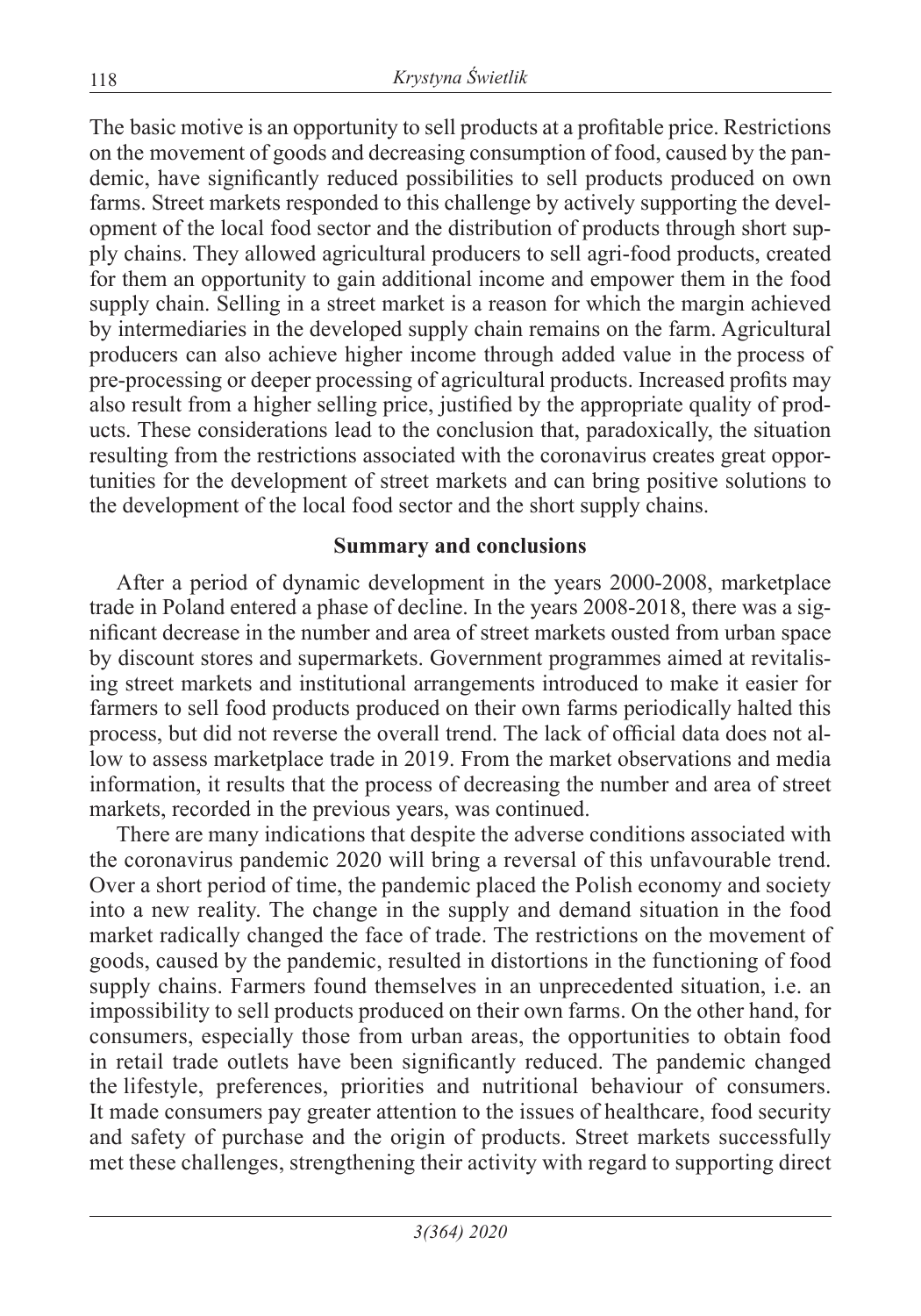sales by local suppliers. They allowed farmers to sell produced agri-food products and created an opportunity to obtain higher income, while meeting consumer expectations. There is no doubt that the current trends will prevailfor a long time and the revival of marketplace trade will continue. More and more consumers recognise the benefits of buying food in street markets not only for themselves, but also for the environment. In the light of the considerations, we may daresay that in the coming years marketplace trade in Poland will gain popularity and increase its share in retail trade in food. The development of this form of trade will be important for ensuring food security and food safety, the challenges which are currently faced worldwide.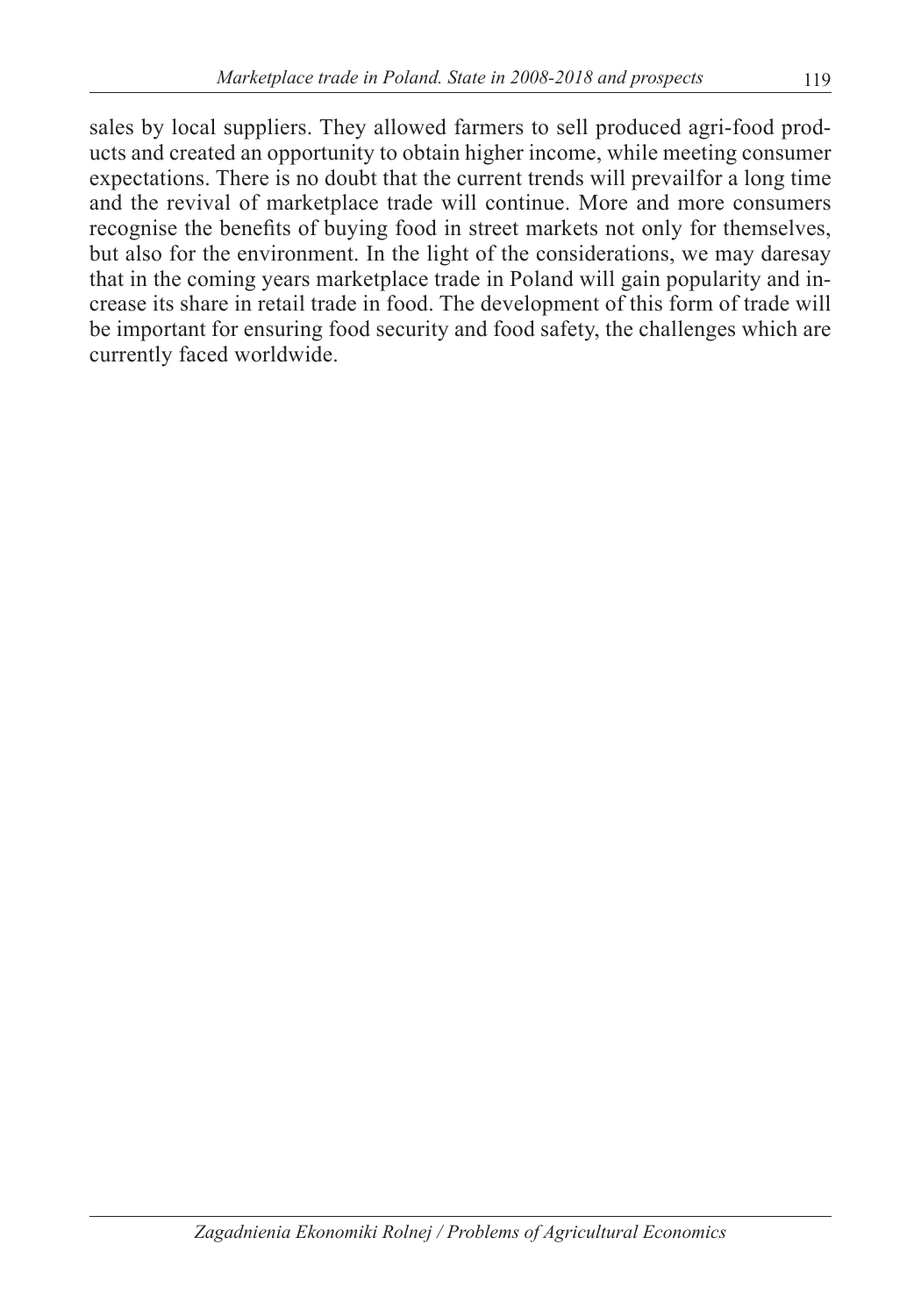#### **References**

- *10 trendów konsumenckich, na które wpłynął COVID-19* (analiza) (2020). Retrieved from: https://www.portalspozywczy.pl/handel/wiadomosci/.
- *Badanie: w czasie pandemii za lokalne produkty Polacy są gotowi zapłacić więcej* (2020). Retrieved from: https://forsal.biznes.pl/aktualnosci/artykuły/.
- *Badanie: zachowania konsumenckie Polaków wobec pandemii COVID-19* (2020). Retrieved from: https://centrumprasowe.pap.pl/cp/pl/news/info.
- *Biedronka planuje otworzyć ponad 100 sklepów netto w 2020 r.* (2020). Retrieved from: https:// www.money.pl/gielda/.
- Chechelski, P. (2009). Ocena globalizacji łańcucha żywnościowego w Polsce. *Roczniki Naukowe SERiA, Vol. XI*, Issue 3, pp. 55-60.
- Chechelski, P. (2015). Ewolucja łańcucha żywnościowego. In: I. Szczepaniak, K. Firlej (eds.), *Przemysł spożywczy – makrootoczenie, inwestycje, ekspansja zagraniczna* (pp. 45-64). Kraków- -Warszawa: UE w Krakowie, IERiGŻ-PIB.
- Ciechomski, W. (2014). Handel targowiskowy w Poznaniu diagnoza stanu rozwoju, preferencje klientów, tendencje zmian. *Zeszyty Naukowe Wyższej Szkoły Handlu i Usług w Poznaniu*, No. 28, pp. 25-46.
- Cyran, K. (2013). Preferencje konsumentów w zakresie miejsc zakupów żywności jako wyznacznik możliwości rozwoju handlu na targowiskach i bazarach. *Zeszyty Naukowe SGGW Polityki Europejskie, Finanse i Marketing, No. 10*(59), pp. 142-155.
- Czubała, A. (1996). *Dystrybucja produktów*. Warszawa: PWE .
- Dani, S. (2016). *Zarządzanie łańcuchem dostaw żywności*. Warszawa: PWN.
- Dąbrowski, J.M. (1996). *Handel targowiskowy. Fenomen polskiej transformacji*. Gdańsk: IBnGR.
- *Dobra kondycja finansowa targowisk i bazarów* (2020). Retrieved from: https://www.portalspozywczy.pl/handel/wiadomosci/.
- Dobrowolski, D., Marciniak, A., Łojewski, Z., Bartnik, G. (2016). Technologie semantyczne w zarządzaniu łańcuchami żywności. In: R. Knosala (ed.), *Innowacje w zarządzaniu i inżynierii produkcji*, Vol. II (pp. 25-34). Opole: Wydawnictwo Oficyna Wydawnicza Polskiego Towarzystwa Zarządzania Produkcją.
- *European Economic Forecasts. Spring 2020* (2020). Brussels: European Commission.
- *Finanse, jedzenie, zakupy, czyli wszystko o konsumencie w czasach pandemii* (2020). Retrieved from: https://www.ipsos.com/pl-pl/.
- *GfK: Bezpieczeństwo w sklepach warunkiem utrzymania zaufania klientów* (2020). Retrieved from: https://www.dlahandlu.pl/detal-hurt/wiadomosci/.
- *Global Economic Prospects. Pandemic, Recession: The Global Economy in Crisis* (2020). Washington DC: World Bank Group.
- Hamulczuk, M. (2016a). Czynniki warunkujące kierunki zmian handlu targowiskowego w Polsce. *Roczniki Naukowe Ekonomii Rolnictwa i Rozwoju Obszarów Wiejskich*, *Vol. 103*(2), pp. 70-77.
- Hamulczuk, M. (2016b). Terytorialne zróżnicowanie handlu targowiskowego w Polsce i jego uwarunkowania. *Handel Wewnętrzny, No. 6*(365), pp. 92-102.
- *Handel detaliczny wszystko co musisz wiedzieć! Poradnik Przedsiębiorcy* (2017). Retrieved from: https://poradnikprzedsiebiorcy.pl/-handel-detaliczny/.
- *Jak i gdzie kupujemy żywność?* (2013). Warszawa: CBOS. Komunikat z badań BS/94/2013. Retrieved from: http://www.cbos.pl/SPISKOM.POL/2013/K\_094\_13.PDF.
- *Jak koronawirus zmienił zwyczaje zakupowe Polaków* (report) (2020). Retrieved from: https:// brief.pl/jak-koronawirus-zmienil-zwyczaje-zakupowe-polakow-raport/.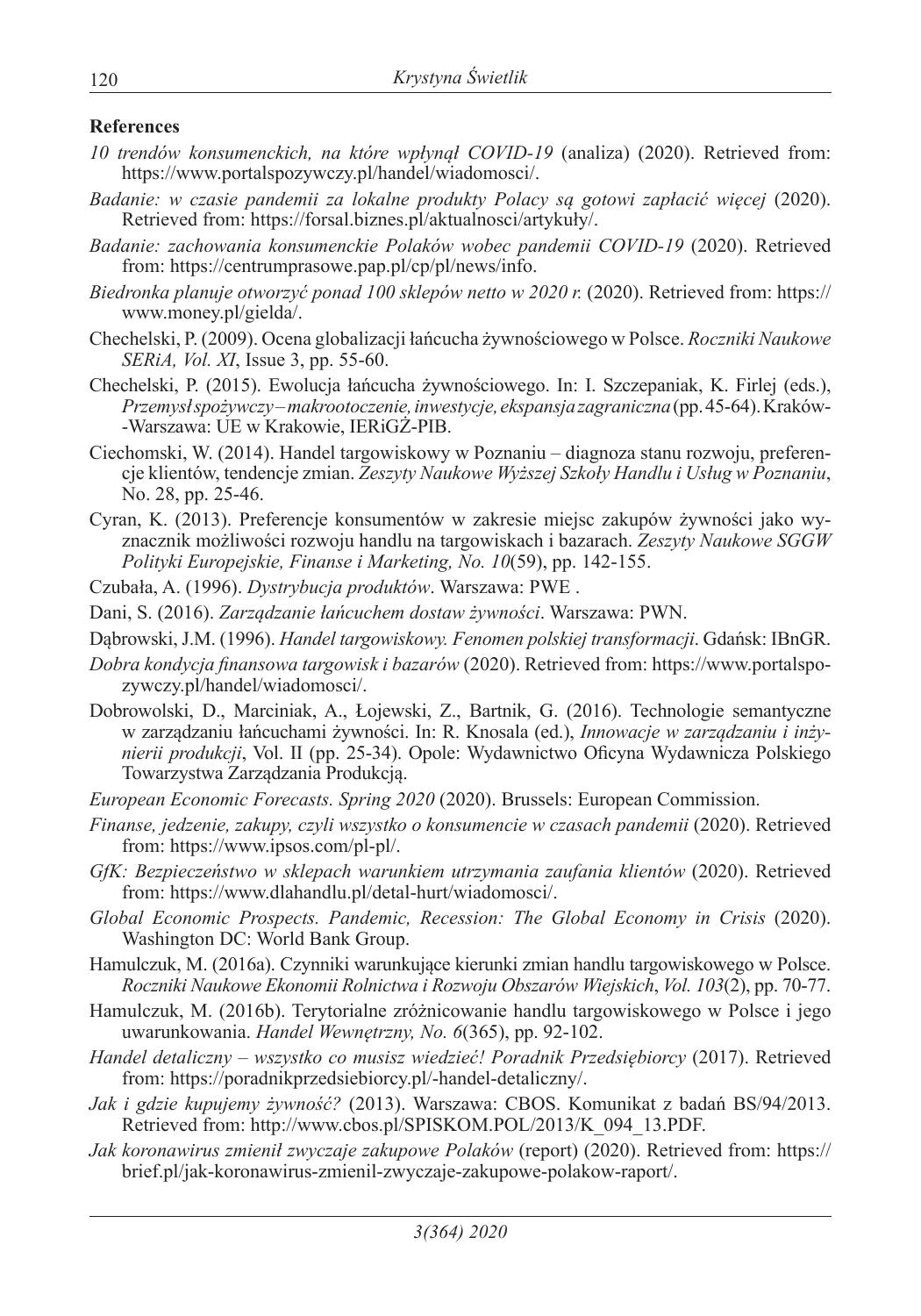- Jastrzębowski, S., Klepacki, B. (2013). Łańcuchy dostaw w gospodarce żywnościowej. *Zeszyty Naukowe SGGW Ekonomika i Organizacja Gospodarki Żywnościowej*, No. 103, pp. 107-117.
- *Kampania informacyjna "Kupuj świadomie Produkt polski"* (2020). Retrieved from: https:// www.gov.pl/web/uw-mazowiecki/.
- Karasiewicz, G., Trojanowski, M. (2016). Internacjonalizacja handlu detalicznego produktów spożywczych w Polsce. *Problemy Zarządzania, No. 1*(57), pp. 5-11.
- Karwat-Woźniak, B. (2013). *Zmiany w formach sprzedaży produktów rolnych w gospodarstwach indywidualnych*. Warszawa: IERiGŻ-PIB.
- *Koronawirus: branża HoReCa w coraz gorszej sytuacji* (2020). Retrieved from: https://retailmarketexperts.com/aktualnosci/rynek-i-trendy/.
- Kotler, Ph. (1994). *Marketing. Analiza. Planowanie, wdrażanie i kontrola*. Warszawa: Gebethner & Ska.
- Kozera, M. (2007). Struktura łańcucha żywnościowego oraz zmiany relacji producent konsument w Polsce i krajach UE. *Zeszyty Naukowe SGGW Problemy Rolnictwa Światowego*, Vol. XVII, pp. 240-246.
- Kropiwnicki, J. (2003). Fenomen bazarów. Acta Universitatis Lodziensis. *Folia Oeconomica*, No. 170, pp. 107-121.
- Kucharska, B. (2016). Sieci dyskontowe w strukturze handlu detalicznego w Polsce. Perspektywa klienta. *Handel Wewnętrzny, No. 3*(262), pp. 195-205.
- Maternowska, M. (2011). Logistyka i łańcuchy dostaw a wartość i metody jej tworzenia. *Logistyka*, No. 2, pp. 429-434.
- Mazurkiewicz P. (2017). Bazary rosną, sprzedając towary za 20 mld zł rocznie. *Rzeczpospolita* z dnia 02.05, No. 101(10 739).
- *Metodologia badań rynku targowiskowego. Przewodnik do badań na targowiskach*. Materiał przygotowany do celów szkoleniowych (2002). Warszawa: MRiRW, Departament Przetwórstwa i Rynków Rolnych.
- Michalak, S., Sojkin, B. (2018). Targowiska jako miejsca zakupu mieszkańców dużych miast w Polsce. *Handel Wewnętrzny, No. 4*(375), pp. 237-339.
- Michalczyk, J. (2017). Rola procesów globalizacji i integracji europejskiej w kształtowaniu się łańcuchów dostaw żywności. *Ekonomia XXI wieku, No. 3*(15), pp. 32-53.
- Michałowska, M., Urban, S. (2013). Czynniki wpływające na zachowania konsumentów w zakresie wyboru targowisk jako miejsca zakupu produktów konsumpcyjnych na przykładzie województwa lubuskiego. *Roczniki Naukowe Ekonomii Rolnictwa i Rozwoju Obszarów Wiejskich, Vol. 100*(2), pp. 108-118.
- Momot, R. (2016). *Rynek detalicznego handlu spożywczego w Polsce.* Warszawa: Fundacja Republikańska.
- *Mój Rynek* (2011). Warszawa: MRiRW.
- *Pandemia wciąż silnie wpływa na zachowania zakupowe Polaków* (report) (2020). Retrieved from: https://www.wiadomoscihandlowe.pl/artykuły/.
- Plichta, G. (2005). Uwarunkowania rozwoju nowoczesnych form handlu detalicznego. *Zeszyty Naukowe Akademii Ekonomicznej w Krakowie*, No. 680, pp. 59-74.
- Płaziak, M., Szymańska, A.I. (2016). Czynniki warunkujące atrakcyjność dokonywania zakupów na placach targowych Krakowa. *Przedsiębiorczość – Edukacja,* No. 12, pp. 217-232.
- *Polacy w dobrym nastroju w 2020 roku* (2020). Warszawa: Santander Consumer Bank. Retrieved from: https://www.santanderconsumer.pl/serwis-prasowy/aktualnosci.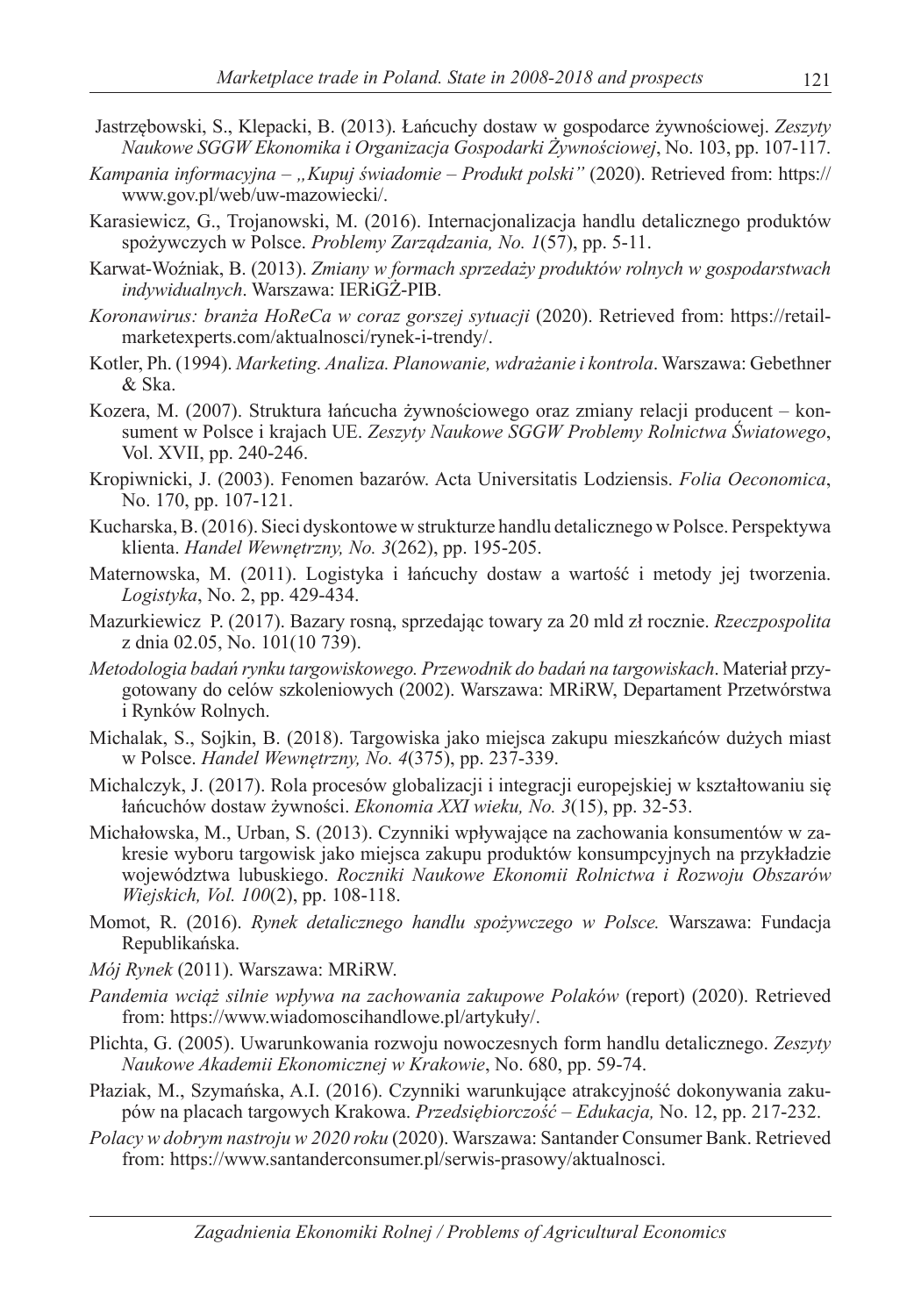- *Report: The Global State of Consumer Tracker* (2020). Warszawa: Deloitte. Retrieved from: https://www2.deloitte.com/pl/pl/pages.
- *Reort: Wpływ COVID-19 na rynek FMCG* (2020). Retrieved from: https://www.portalspozywczy.pl/handel/wiadomosci/.
- Reiserer, A. (2020). Poland's GDP to Fall by 3,5 Per Cent in 2020. London: EBRD. Retrieved from: https://www.ebrd.com/news/2020/.
- *Renesans handlu na targowiskach* (2018). Warszawa: Praska Giełda Spożywcza. Retrieved from: https://www.praskagieldaspozywcza.pl/renesans\_handlu\_na\_targowiskach/.
- Rezolucja Parlamentu Europejskiego z dnia 7 września 2010 r. w sprawie sprawiedliwego wynagradzania dla rolników: poprawa funkcjonowania łańcuchów dostaw żywności w Europie. (2009).(2009/2237(INI)). Retrieved from: https://eur-lex.europa.eu/legal-content/PL/TXT/ ?uri=CELEX:52010IP0302/.
- *Rolniczy handel detaliczny* (2020). Warszawa: Główny Inspektorat Weterynarii. Retrieved from: https://www.wetgiw.gov.pl/handel-eksport-import/rolniczy-handel-detaliczny/.
- Rozporządzenie Ministra Rolnictwa i Rozwoju Wsi z dnia 20 lipca 2016 r. w sprawie szczegółowych warunków i trybu przyznawania oraz wypłaty pomocy finansowej na operacje typu "Inwestycje w targowiska lub obiekty budowlane przeznaczone na cele promocji lokalnych produktów" w ramach poddziałania "Wsparcie inwestycji w tworzenie, ulepszanie i rozwijanie podstawowych usług lokalnych dla ludności wiejskiej, w tym rekreacji, kultury, i powiązanej infrastruktury" objętych Programem Rozwoju Obszarów Wiejskich na lata 2014-2020 (2016a). Dz.U., poz. 1230.
- Rozporządzenie Ministra Rolnictwa i Rozwoju Wsi z dnia 21 marca 2016 r. w sprawie szczegółowych warunków uznania działalności marginalnej, lokalnej i ograniczonej (2016b). Dz.U., poz. 451.
- Rozporządzenie Ministra Rolnictwa i Rozwoju Wsi z dnia 30 września 2015 r. w sprawie wymagań weterynaryjnych przy produkcji produktów pochodzenia zwierzęcego przeznaczonych do sprzedaży bezpośredniej (2015). Dz.U., poz. 1703.
- Rozporządzenie Ministra Zdrowia z dnia 6 czerwca 2007 r. w sprawie dostaw bezpośrednich środków spożywczych. (2007). Dz.U., poz. 774.
- *Rynek wewnętrzny w 2008 r.* (2009). Warszawa: GUS.
- *Rynek wewnętrzny w 2018 r*. (2019). Warszawa: GUS.
- *Skutki epidemii koronawirusa w życiu zawodowym i budżetach domowych* (2020). Warszawa: CBOS. Komunikat z badań No. 56/2020. Retrieved from: https://www.cbos.pl/SPISKOM. POL/2020/K\_056\_20.PDF.
- *Słownik pojęć. Pojęcia stosowane w statystyce publicznej* (2020). Warszawa: GUS. Retrieved from: https://stat.gov.pl/metainformacje/slownik-pojec/.
- *Strach przed koronawirusem sprawia, że 40 proc. z nas robi zakupy na zapas i ponad bieżące potrzeby* (2020). Retrieved from: https://www.qbusiness.pl/index.php?.mact=News,cntnt01 ,detal,0&cntnt01arcicleid=45049.
- *Sytuacja społeczno-gospodarcza kraju w maju 2020 r*. (2020). Warszawa: GUS.
- Szczepański, J. (1981). *Konsumpcja a rozwój człowieka. Wstęp do antropologicznej teorii konsumpcji.* Warszawa: PWE.
- Szulce, H., Chwałek, J., Ciechomski, W., Mielczarczyk, Z. (2008). *Ekonomika handlu. Podręcznik*. Cz. 1. Warszawa: Wydawnictwa Szkolne i Pedagogiczne.
- Szymanowski W. (2008). *Zarządzanie łańcuchami dostaw żywności w Polsce. Kierunki zmian*. Warszawa: Difin.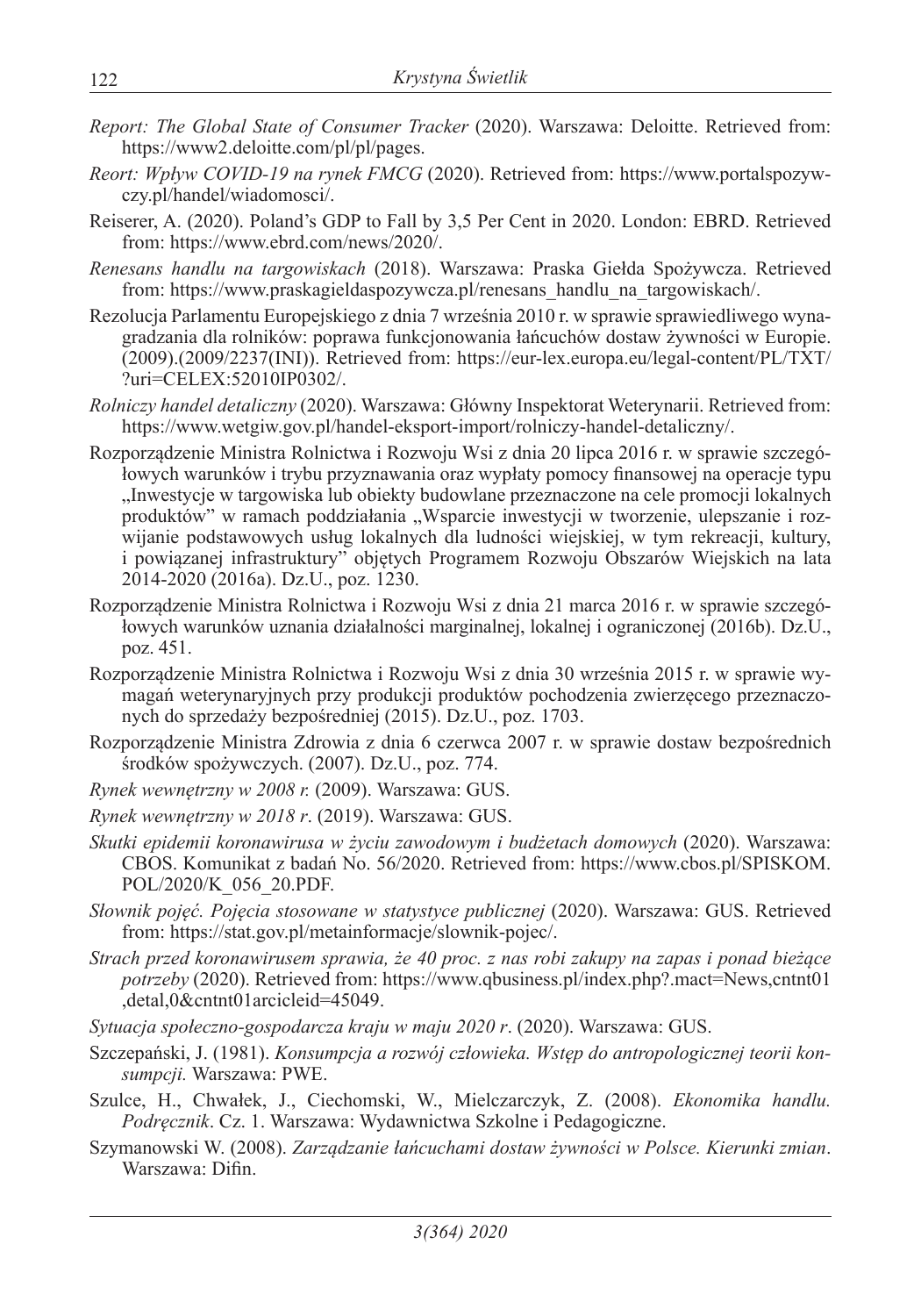- Szymanowski, W. (2009). Wpływ procesów globalizacji na kierunki rozwoju form handlu żywnością w Polsce. *Wieś i Rolnictwo, No. 4*(145), pp. 83-96.
- Świetlik, K. (2014). Ogólne tendencje w rozwoju popytu na żywność. In: K. Świetlik (ed.), *Popyt na żywność. Stan i perspektywy.* Seria: Analizy Rynkowe, No. 15 (pp. 9-30). Warszawa: IERiGŻ-PIB, ARR, MRiRW.
- Twardzik, M. (2017). Sklepy dyskontowe w strukturze sieci handlowej w małych miastach w Polsce. *Space-Society-Economy*, No. 22, pp. 7-22.
- Ustawa z dnia 8 marca 1990 r. o samorządzie gminnym (1990). Dz.U., poz. 95.
- Ustawa z dnia 8 marca 1990 r. o samorządzie gminnym (2020). Dz.U., poz. 713.
- *W czasie pandemii większość osób chce ciąć wydatki domowe* (2020). Retrieved from: https:// www.wnp.pl/finanse/.
- *Wartości i zaufanie społeczne w Polsce w 2015 r.* (2016). Warszawa: GUS.
- Wolański, N. (1987). *Czynniki rozwoju człowieka. Wstęp do ekologii człowieka*. Warszawa: PWN.
- *World Economic Outlook: The Great Lockdown* (2020). Washington DC: IMF.
- Woś, A. (1996). *Agrobiznes. Makroekonomika*. Vol. 1. Warszawa: Wydawnictwo Key Text.
- Wójcik, K. (2015). Handel na miejskim bazarze bez opłat. *Rzeczpospolita* z dn. 4.11.2015 r., No. 258(10 287).
- *Z obawą patrząc w portfel jak epidemia wpływa na budżet Polaków* (2020). Warszawa: SW Research. Retrieved from: https://swresearch.pl/news/.
- Zalega, T. (2013). Smart shopping nowy trend konsumencki. *Handel Wewnętrzny*, No. 6, pp. 43-55.
- *Zdrowie i prozdrowotne zachowania Polaków* (2016). Warszawa: CBOS. Komunikat z badań No. 138/2016. Retrieved from: https://www.cbos.pl/SPISKOM.POL/2016/K\_138\_16.PDF.
- *Zdrowsze odżywianie Polaków w czasie i po pandemii* (2020). Retrieved from: https://ouichef. pl/artykuly/.
- *Zwyczaje i czynniki wpływające na spożycie warzyw i owoców przez Polaków, czyli wyniki czerwcowych Narodowych badań konsumpcji warzyw i owoców* (2020). Retrieved from: https:// apetytnapolskie.com.